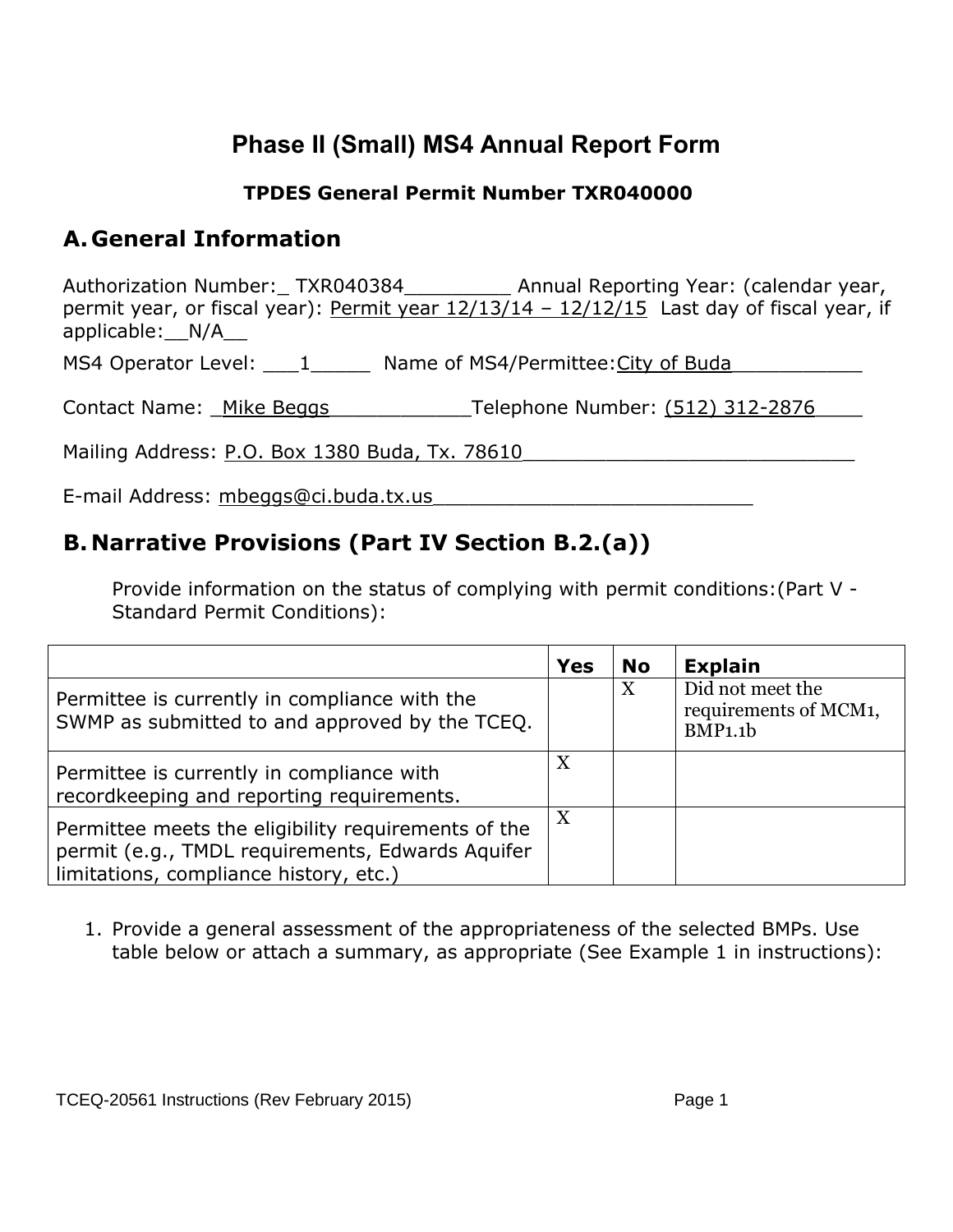| MCM <sub>1</sub><br><b>PUBLIC</b><br>EDUCATION,<br><b>OUTREACH AND</b><br><b>INVOLVEMENT</b> | <b>BMP 1.1a</b><br><b>Stormwater Website</b><br>The City of Buda will continue to<br>maintain their stormwater<br>webpage, within the existing city<br>website.                                                                                                                                                                                            | Yes. 3 PSA posted on website. Information on the Buda Citizen<br>Academy posted on website. 2 Power Points posted on website. SWMP<br>annual report was added to the website. |  |  |  |
|----------------------------------------------------------------------------------------------|------------------------------------------------------------------------------------------------------------------------------------------------------------------------------------------------------------------------------------------------------------------------------------------------------------------------------------------------------------|-------------------------------------------------------------------------------------------------------------------------------------------------------------------------------|--|--|--|
| MCM <sub>1</sub>                                                                             | <b>BMP 1.1b</b><br><b>Stormwater Quality</b><br><b>Messages</b><br>The City of Buda will continue to<br>distribute stormwater quality<br>messages in public newsletters and<br>seek effective measures to reach<br>out to the public.                                                                                                                      | Yes. 4 Facebook and1 Twitter public updates provided through social<br>media with 1686 hits.                                                                                  |  |  |  |
| MCM <sub>1</sub>                                                                             | <b>BMP 1.1c</b><br><b>Stormwater Pamphlets</b><br>The City of Buda will continue to<br>produce and distribute pamphlets<br>detailing the impacts of polluted<br>stormwater run-off on water<br>quality, hazards associated with<br>illegal discharges and improper<br>disposal of waste, and methods to<br>minimize their impact on<br>stormwater quality. | Yes. Pamphlet discontinued. 1686 hits, responses, feedback,<br>followers, and population reached with social media.                                                           |  |  |  |
| MCM <sub>1</sub>                                                                             | <b>BMP2</b><br><b>Storm Drain Marking</b><br>The City of Buda will continue to<br>coordinate marking of existing<br>storm drain inlets throughout the<br>city.                                                                                                                                                                                             | Yes. 289 out of 660 Inlet Labels were replaced. All new development<br>is marked during construction.                                                                         |  |  |  |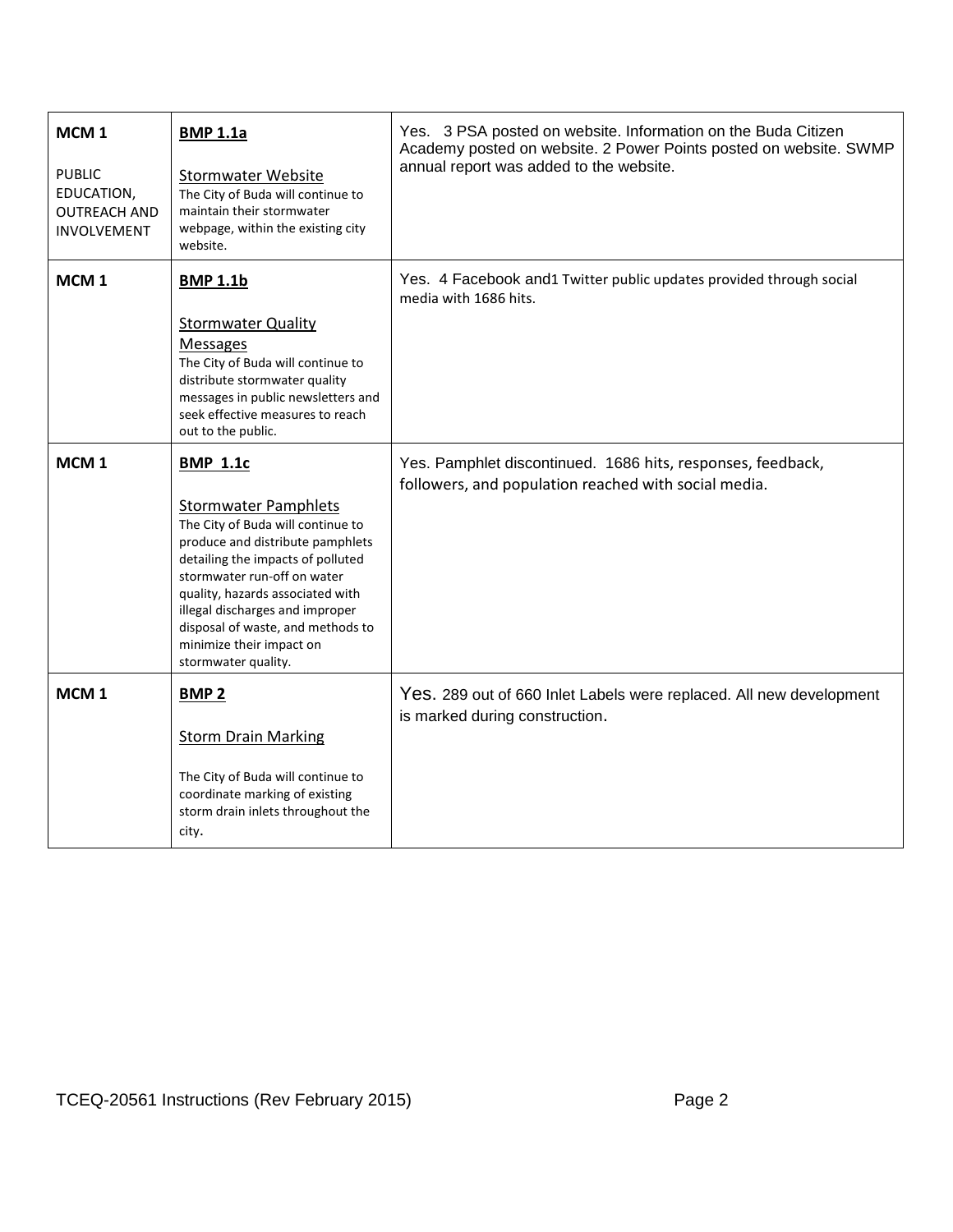| MCM <sub>1</sub>                                                                    | <b>BMP3</b>                                                                                                                                                                                                                                                                                                          | Yes. Information was posted on our Facebook and Twitter pages to advertise<br>our stormwater page update and the illicit discharge subpage. |
|-------------------------------------------------------------------------------------|----------------------------------------------------------------------------------------------------------------------------------------------------------------------------------------------------------------------------------------------------------------------------------------------------------------------|---------------------------------------------------------------------------------------------------------------------------------------------|
|                                                                                     | <b>Stormwater Quality Contact</b><br>Site                                                                                                                                                                                                                                                                            |                                                                                                                                             |
|                                                                                     | The City of Buda will promote the<br>contact site page within the Public<br>Works website to be used for<br>information regarding stormwater<br>pollution as well as to report<br>stormwater polluters. A list of<br>contact phone numbers and email<br>addresses will also be provided on<br>the contact site page. |                                                                                                                                             |
| MCM <sub>1</sub>                                                                    | <b>BMP4</b>                                                                                                                                                                                                                                                                                                          | Yes. An estimated 5350 lbs. for Dog waste was prevented<br>for entering the water way. 21400 bags used this year.                           |
|                                                                                     | Pet Waste Bags                                                                                                                                                                                                                                                                                                       |                                                                                                                                             |
|                                                                                     | The City of Buda will continue to<br>supply pet waste disposal bags at<br>several City parks and will evaluate<br>possible expansion of the program<br>to other parks as well.                                                                                                                                       |                                                                                                                                             |
| MCM <sub>1</sub>                                                                    | <b>BMP 5</b>                                                                                                                                                                                                                                                                                                         | Yes. 4 Public Meeting held in 2016                                                                                                          |
|                                                                                     | <b>Comply with State and Local</b><br><b>Public Notice Requirements.</b>                                                                                                                                                                                                                                             |                                                                                                                                             |
| MCM <sub>2</sub>                                                                    | <b>BMP1</b>                                                                                                                                                                                                                                                                                                          | Yes. Map updated, 10 Outfalls added.                                                                                                        |
| <b>ILLICIT</b><br><b>DISCHARGE</b><br><b>DETECTION</b><br>AND<br><b>ELIMINATION</b> | <b>Update MS4 Storm Sewer</b><br>System map                                                                                                                                                                                                                                                                          |                                                                                                                                             |
| MCM <sub>2</sub>                                                                    | <b>BMP 2</b>                                                                                                                                                                                                                                                                                                         | Yes. Ordinance has been reviewed. No changes required.                                                                                      |
|                                                                                     | <b>Illicit Discharge Ordinance</b>                                                                                                                                                                                                                                                                                   | 8 ordinance violations.                                                                                                                     |
|                                                                                     | The City of Buda will review existing<br>ordinances and develop<br>modifications as deemed necessary<br>to effectively prohibit non-<br>stormwater discharges into the<br>storm sewer system.                                                                                                                        |                                                                                                                                             |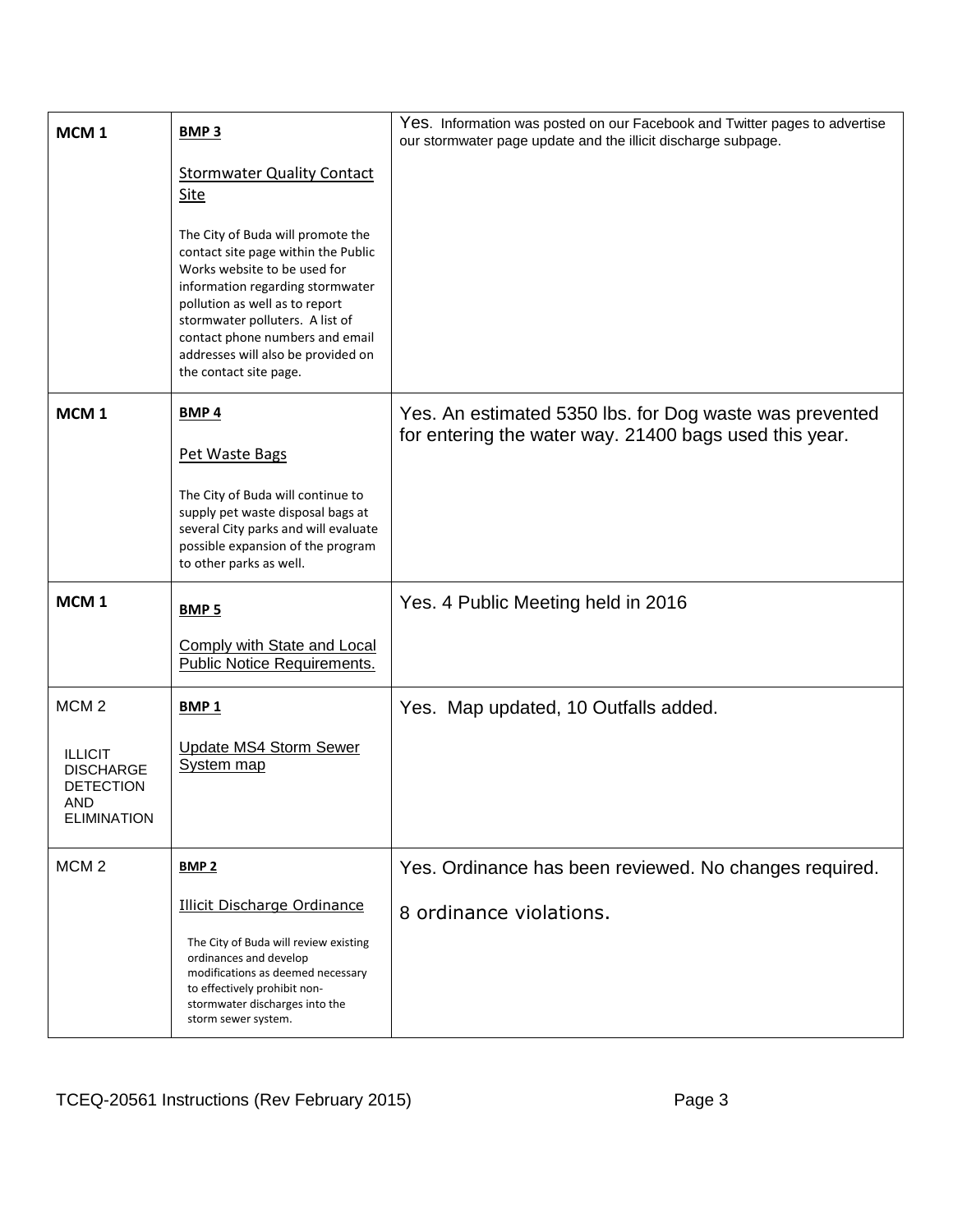| MCM <sub>2</sub>                                                                                   | <b>BMP3</b><br><b>MS4 Staff Training</b><br>The City of Buda will continue to<br>provide annual classroom and<br>field training to City staff that<br>have the potential to encounter or<br>respond to illicit discharges.                                     | Yes. 1 training classes provided on illicit discharge and<br>elimination with 23 staff participating.                                                                          |
|----------------------------------------------------------------------------------------------------|----------------------------------------------------------------------------------------------------------------------------------------------------------------------------------------------------------------------------------------------------------------|--------------------------------------------------------------------------------------------------------------------------------------------------------------------------------|
| MCM <sub>2</sub>                                                                                   | <b>BMP4</b><br><b>Public Reporting of Illicit</b><br><b>Discharges and Spills</b><br>The City of Buda will review and<br>modify methods of reporting illicit<br>discharges and spills to the public.<br>See "Storm Water Quality Contact<br>Site" under MCM 1. | Yes. Had 1 report of Illicit Discharges and / or Spills.                                                                                                                       |
| MCM <sub>2</sub>                                                                                   | <b>BMP 5</b><br><b>Complaint Inspections</b><br>The City of Buda will develop and<br>implement procedures to respond to<br>stormwater quality complaints<br>received by the City.                                                                              | Yes.<br>Procedures adopted.<br>.Had 9 complaints reported and 9 complaints investigated.                                                                                       |
| MCM <sub>2</sub>                                                                                   | <b>BMP 6</b><br>Program to Detect and Address<br><b>Illicit Discharges</b><br>The City of Buda will review<br>existing plans and modify them as<br>necessary to detect and address<br>non-stormwater discharges,<br>including illegal dumping into the<br>MS4. | Yes. No changes to the detection and elimination procedures were<br>found to be necessary. 8 City owned and 27 privately owned outfalls<br>screened and/or visually inspected. |
| MCM3<br><b>CONSTRUCTION</b><br><b>SITE</b><br><b>STORMWATER</b><br><b>RUNOFF</b><br><b>CONTROL</b> | <b>BMP1</b><br><b>Construction Site Stormwater</b><br><b>Runoff Control Ordinance</b><br>The City of Buda will evaluate the<br>existing City ordinances regarding<br>control of construction site<br>stormwater run-off and update if<br>necessary.            | Yes. Ordinance has been reviewed. No changes required. 22 of<br>sites cited for non-compliance. 5 Sites required enforcement<br>actions.                                       |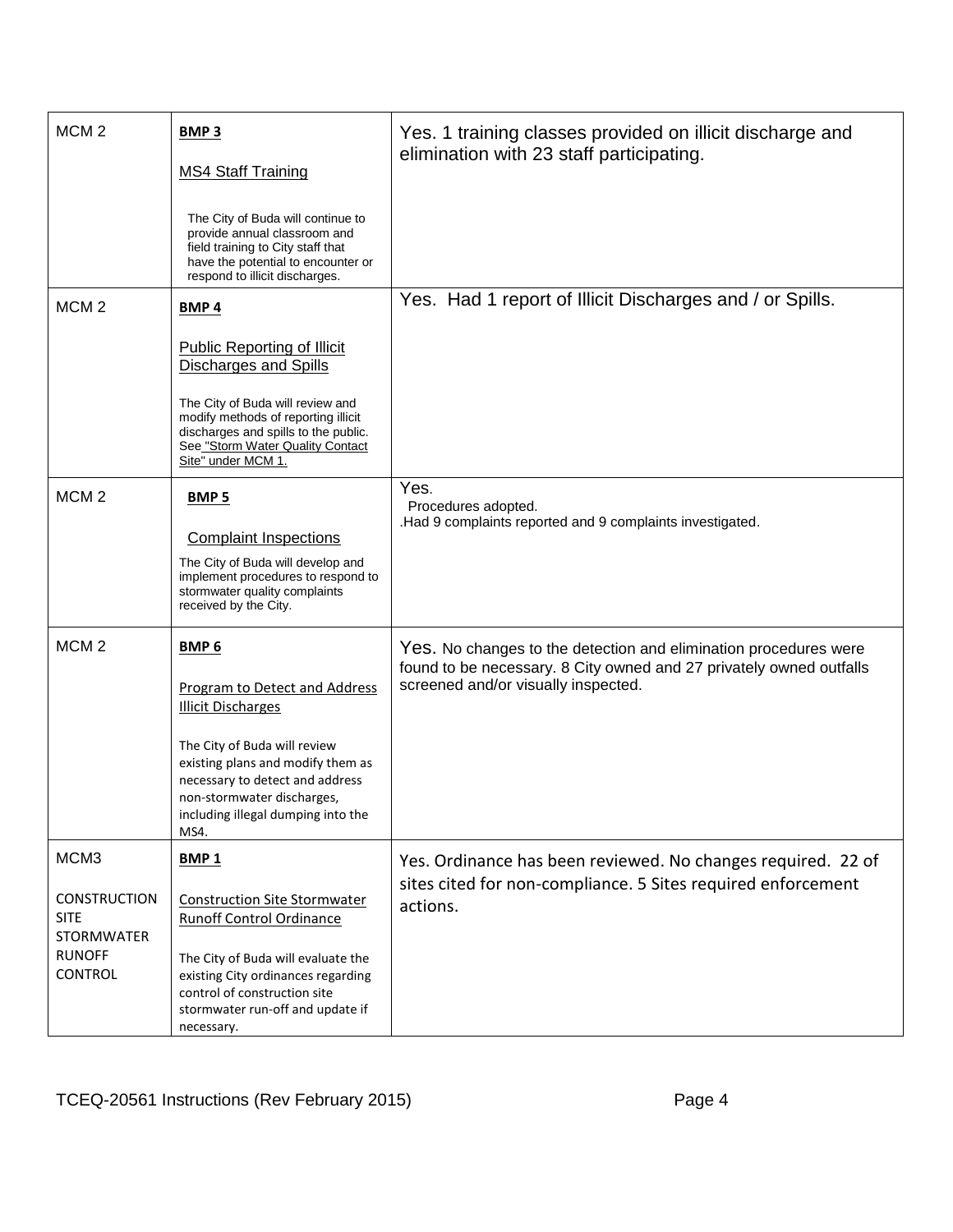| MCM3 | <b>BMP 2</b><br>Review/Implement<br><b>Construction Plan Review</b><br>Procedures<br>The City of Buda will evaluate the<br>existing city procedures for site<br>plan review of construction plans<br>so that potential water quality<br>impacts are considered.                                                                       | Yes. A total of 34 construction plans were reviewed so that potential water<br>quality impacts are considered.                                                                               |
|------|---------------------------------------------------------------------------------------------------------------------------------------------------------------------------------------------------------------------------------------------------------------------------------------------------------------------------------------|----------------------------------------------------------------------------------------------------------------------------------------------------------------------------------------------|
| MCM3 | BMP <sub>3</sub><br>Review/Implement<br><b>Construction Inspection</b><br><b>Procedures</b><br>The City of Buda will evaluate and<br>revise (if necessary) the existing City<br>construction inspection procedures as<br>they apply to inspection of BMPs at<br>construction sites. The City will<br>implement the update procedures. | Yes. 22 of sites cited for non-compliance. 5 Sites required<br>enforcement actions.                                                                                                          |
| MCM3 | <b>BMP4</b><br><b>MS4 Staff Training</b><br>The City of Buda will train City staff<br>on stormwater construction<br>regulation and construction site<br>inspections. Provide annual<br>classroom and field training to City<br>staff that have the potential to<br>perform construction site<br>inspections.                          | Yes. One training classes provided by the National Stormwater Center<br>on construction site stormwater runoff control with 2 staff<br>participating. Staff obtained a 5 year certification. |
| MCM3 | <b>BMP5</b><br><b>Establish Procedures for</b><br>Information Submitted by the<br>Public<br>The City of Buda will develop<br>procedures for the receipt and<br>consideration of public inquiries,<br>concerns, and information submitted<br>regarding local construction<br>activities.                                               | Yes. Had no submissions related to stormwater issues at<br>construction sites.                                                                                                               |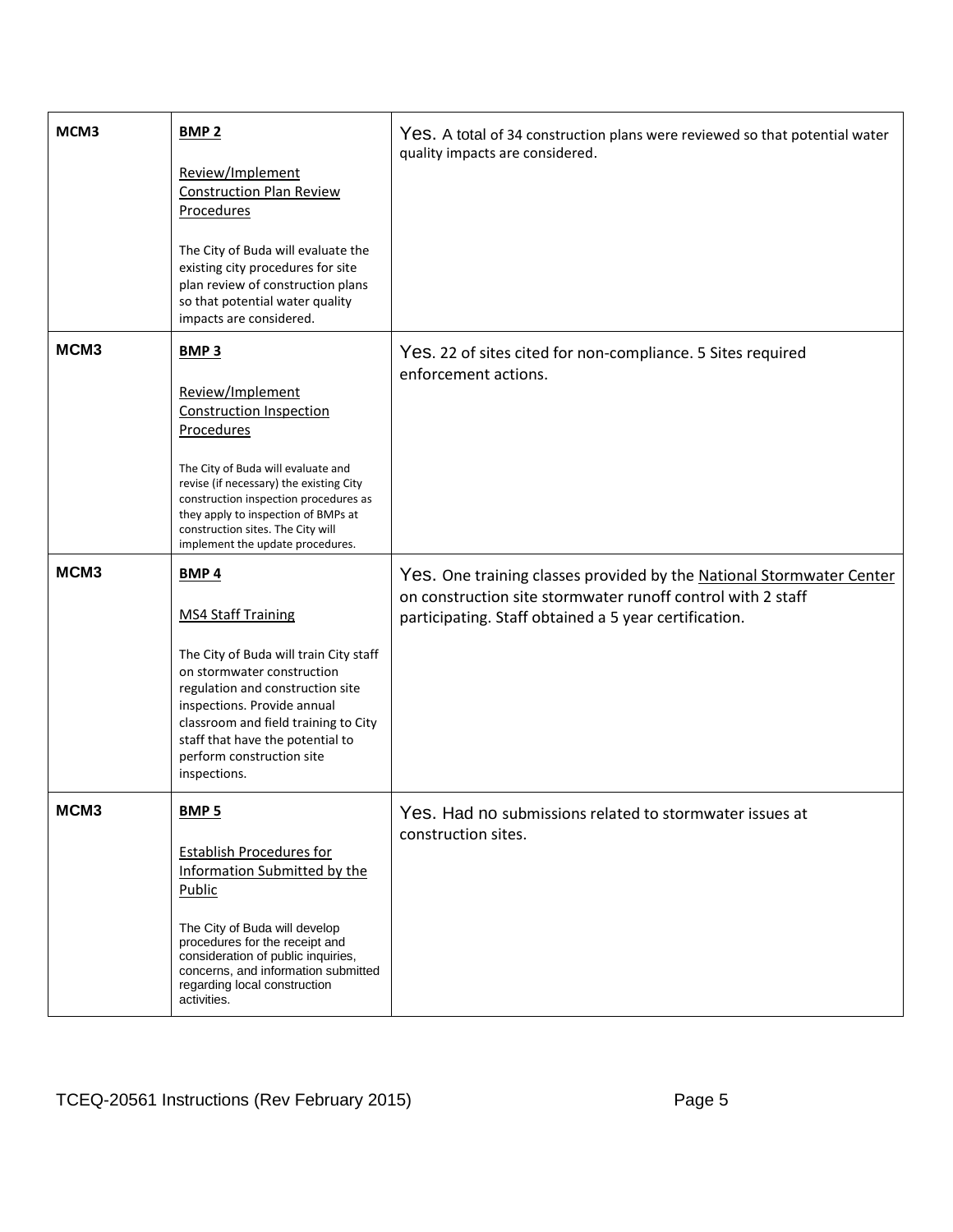| MCM4<br>POST-<br><b>CONSTRUCTION</b><br>STORMWATER<br><b>MANAGEMENT IN</b><br>NEW DEVELOPMENT<br>AND<br>REDEVELOPMENT       | <b>BMP1</b><br><b>Post-Construction Stormwater</b><br><b>Runoff Control Ordinance</b><br>The City of Buda will evaluate the<br>existing city ordinances regarding<br>control of post-construction site<br>stormwater run-off.                                                                                                                                                                                                                                                 | Yes. The Unified Development Code (UDC) governs the post-<br>construction storm water runoff controls. The City Council originally<br>adopted the UDC by ordinance in December 2002. Modifications to the<br>controls have not been necessary since that time because the UDC<br>adopted the City of Austin Criteria Manuals and the modifications made<br>by the City of Austin to their manuals have been sufficient for the City of<br>Buda's purposes. |  |  |  |  |  |
|-----------------------------------------------------------------------------------------------------------------------------|-------------------------------------------------------------------------------------------------------------------------------------------------------------------------------------------------------------------------------------------------------------------------------------------------------------------------------------------------------------------------------------------------------------------------------------------------------------------------------|------------------------------------------------------------------------------------------------------------------------------------------------------------------------------------------------------------------------------------------------------------------------------------------------------------------------------------------------------------------------------------------------------------------------------------------------------------|--|--|--|--|--|
| MCM4                                                                                                                        | <b>BMP 2</b><br>Develop and Implement Post-<br><b>Construction Structural and</b><br>Non-structural BMPs<br>The City of Buda will develop and<br>implement standard structural and non-<br>structural BMPs which will mitigate<br>post-construction run-off and that will<br>ensure the long-term operation and<br>maintenance of structural stormwater<br>control measures installed. In addition,<br>the City will develop a procedures to<br>address floatables and trash. | Yes. No changes to the UDC have been made this year.                                                                                                                                                                                                                                                                                                                                                                                                       |  |  |  |  |  |
| MCM <sub>5</sub><br>POLLUTION<br>PREVENTION AND<br>GOOD<br><b>HOUSEKEEPING</b><br><b>FOR MUNICIPAL</b><br><b>OPERATIONS</b> | <b>BMP1</b><br>Inventory of Permittee Owned<br><b>Facilities and Controls</b><br>The City of Buda will develop<br>and maintain an inventory of<br>facilities and stormwater<br>controls that it owns and<br>operates within the regulated<br>area of the small MS4.                                                                                                                                                                                                           | Yes. The inventory will help identify the need for stormwater<br>management BMPs at each facility and an implementation plan<br>for the effective management of the BMPs.                                                                                                                                                                                                                                                                                  |  |  |  |  |  |
| MCM <sub>5</sub>                                                                                                            | <b>BMP 2</b><br><b>Structural Control and</b><br>Maintenance Program<br>The City of Buda will evaluate and<br>revise, if necessary, their operation<br>and maintenance program with the<br>goal of preventing or reducing<br>pollutant run-off from municipal<br>operation into the storm sewer<br>system.                                                                                                                                                                    | Yes. Will help to prevent or reducing pollutant run-off from municipal<br>operation into the storm sewer system.                                                                                                                                                                                                                                                                                                                                           |  |  |  |  |  |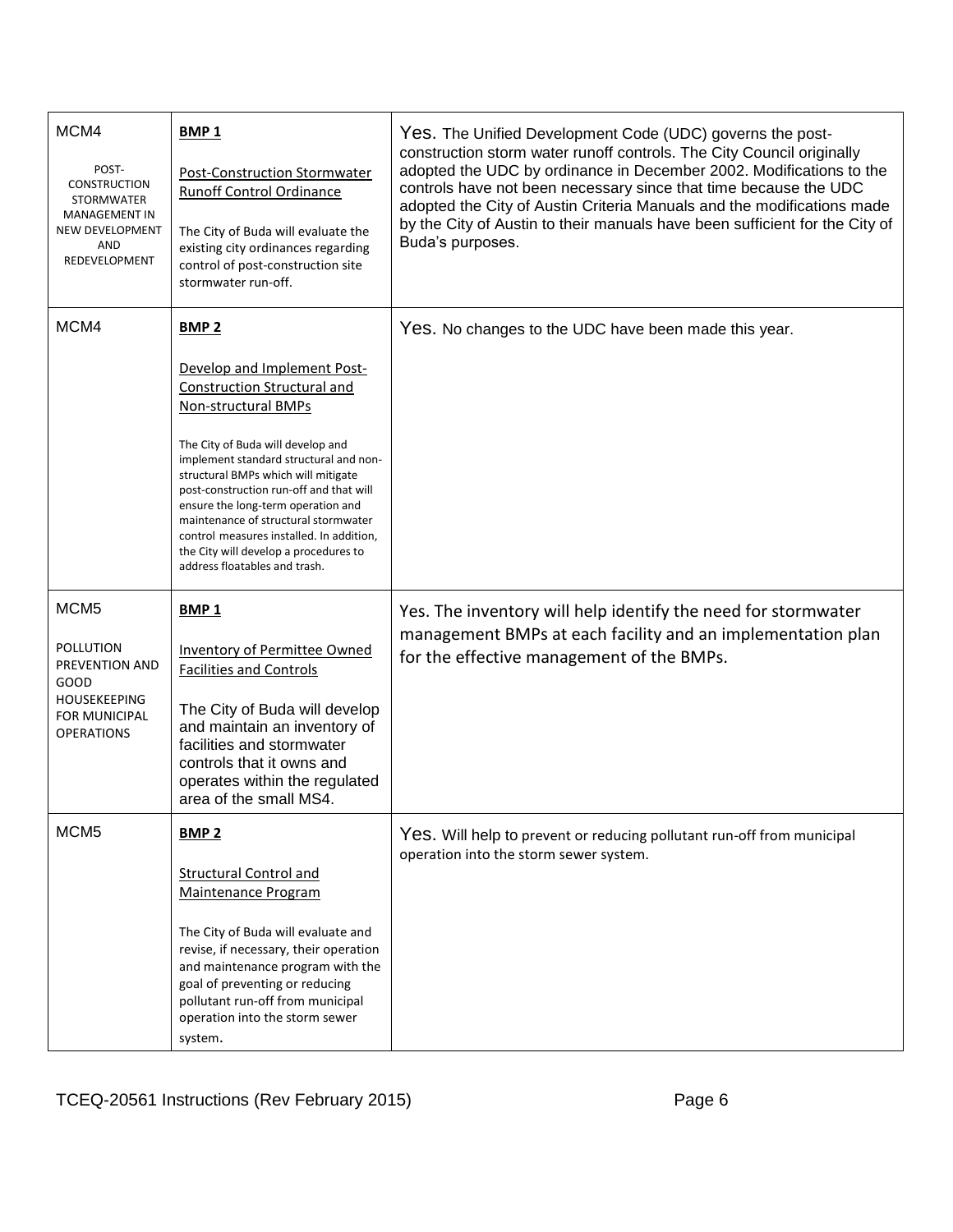| MCM <sub>5</sub> | <b>BMP3</b><br>Municipal Operations and<br><b>Facility Survey</b><br>The City of Buda will assess their<br>operations and maintenance                                                                                                                  | Yes. By assessing the City's operations and maintenance<br>practices as well as identify pollutants of concern in order to<br>develop and implement a set of pollution prevention measures<br>to reduce the discharge of pollutants in stormwater. |  |  |
|------------------|--------------------------------------------------------------------------------------------------------------------------------------------------------------------------------------------------------------------------------------------------------|----------------------------------------------------------------------------------------------------------------------------------------------------------------------------------------------------------------------------------------------------|--|--|
|                  | practices, identify pollutants of<br>concern, develop and implement a<br>set of pollution prevention<br>measures to reduce the discharge<br>of pollutants in stormwater and<br>perform pollution prevention<br>inspection measures.                    |                                                                                                                                                                                                                                                    |  |  |
| MCM <sub>5</sub> | <b>BMP4</b>                                                                                                                                                                                                                                            | Yes. Adopted the waste disposal program.                                                                                                                                                                                                           |  |  |
|                  | Disposal of Waste Material                                                                                                                                                                                                                             |                                                                                                                                                                                                                                                    |  |  |
|                  | The City of Buda shall dispose of<br>waste materials generated from<br>the MS4 in accordance with 30 TAC<br>Chapters 330 or 335, as applicable.                                                                                                        |                                                                                                                                                                                                                                                    |  |  |
| MCM <sub>5</sub> | BMP <sub>5</sub><br><b>Contractor Requirements and</b><br>Oversight                                                                                                                                                                                    | Yes. City of Buda has no Lawn Contractors on contract at<br>this time.                                                                                                                                                                             |  |  |
|                  | The City of Buda will provide<br>contractor oversight for<br>landscaping and maintenance<br>contracts and revise contract<br>verbiage to require lawn<br>maintenance contractors to follow<br>City adopted stormwater quality<br>BMPs.                 |                                                                                                                                                                                                                                                    |  |  |
| MCM <sub>5</sub> | <b>Employee Training Program</b><br>The City of Buda will evaluate and<br>revise, if necessary, their training<br>program for city employees<br>responsible for municipal<br>operations subject to the<br><b>Operation and Maintenance</b><br>Program. | Yes. 2 training classes provided on good housekeeping and<br>pollution prevention with 23 staff participating.                                                                                                                                     |  |  |
|                  |                                                                                                                                                                                                                                                        |                                                                                                                                                                                                                                                    |  |  |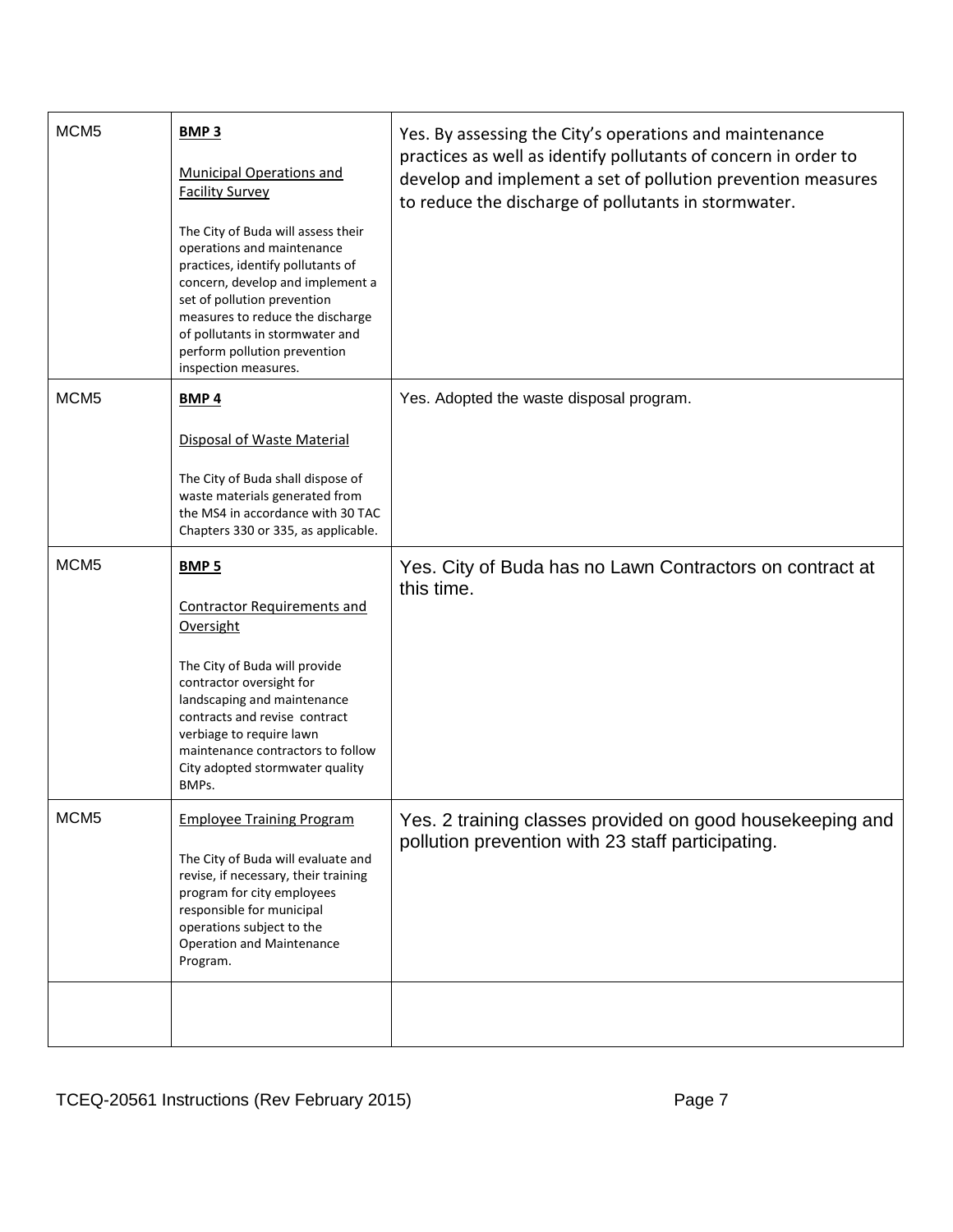2. Describe progress towards reducing the discharge of pollutants to the maximum extent practicable. Summarize any information used (such as monitoring data) to evaluate reductions in the discharge of pollutants. Use a table or attach a narrative description as appropriate:

| <b>MCM</b>   | <b>BMP</b>                                   | <b>Parameter</b>                                                                 | Quan<br>tity                                                              | <b>Units</b>    | <b>Does BMP Demonstrate</b><br>a Direct Reduction in<br>Pollutants? (Yes / No /<br>Explain)                                                               |
|--------------|----------------------------------------------|----------------------------------------------------------------------------------|---------------------------------------------------------------------------|-----------------|-----------------------------------------------------------------------------------------------------------------------------------------------------------|
| $\mathbf{1}$ | Stormwater<br>Website                        | <b>Public Service</b><br>Announcements                                           | 5                                                                         | Announcements   | No. Though this BMP does not result<br>in a direct reduction of pollutants,<br>educating the citizens will eventually<br>reduce litter, hence pollutants. |
| 1            | Stormwater<br>Website                        | Provide public access to<br>the City SWMP and Annual<br>Reports.                 | $\mathbf{1}$                                                              | Post            | No. Though this BMP does not result<br>in a direct reduction of pollutants,<br>educating the citizens will eventually<br>reduce litter, hence pollutants. |
| 1            | Stormwater<br><b>Quality Messages</b>        | Adopt a social media<br>platform                                                 | 5                                                                         | Post            | No. Though this BMP does not result<br>in a direct reduction of pollutants,<br>educating the citizens will eventually<br>reduce litter, hence pollutants. |
| 1            | <b>Storm Drain</b><br>Marking                | Require all new<br>construction to include<br>markers for storm drain<br>inlets. | <b>New</b><br>develop<br>ment is<br>marked<br>during<br>construct<br>ion. | Inlets          | Yes. By marking all inlets this will<br>inform the public to not dump<br>pollutants down the inlets, thereby<br>reducing pollutants.                      |
| 1            | Stormwater<br><b>Quality Contact</b><br>Site | Continue tracking<br>procedures for stormwater<br>polluter reports               | 1                                                                         | Report          | Yes. When illicit discharges are<br>reported, immediate action can be<br>taken to remove the pollutant and<br>track the source.                           |
| 1            | Pet Waste Bags                               | Resupply pet waste bag<br>dispensers                                             | 21,400                                                                    | <b>Bags</b>     | Yes. By resupplying the waste bags,<br>this will reduce the amount of pet<br>waste deposited in the parks.                                                |
| 1            | Pet Waste Stations                           | Evaluate need for<br>additional dispensers                                       | 0                                                                         | <b>Stations</b> | Yes, by providing more station, this<br>will provide more opportunities for                                                                               |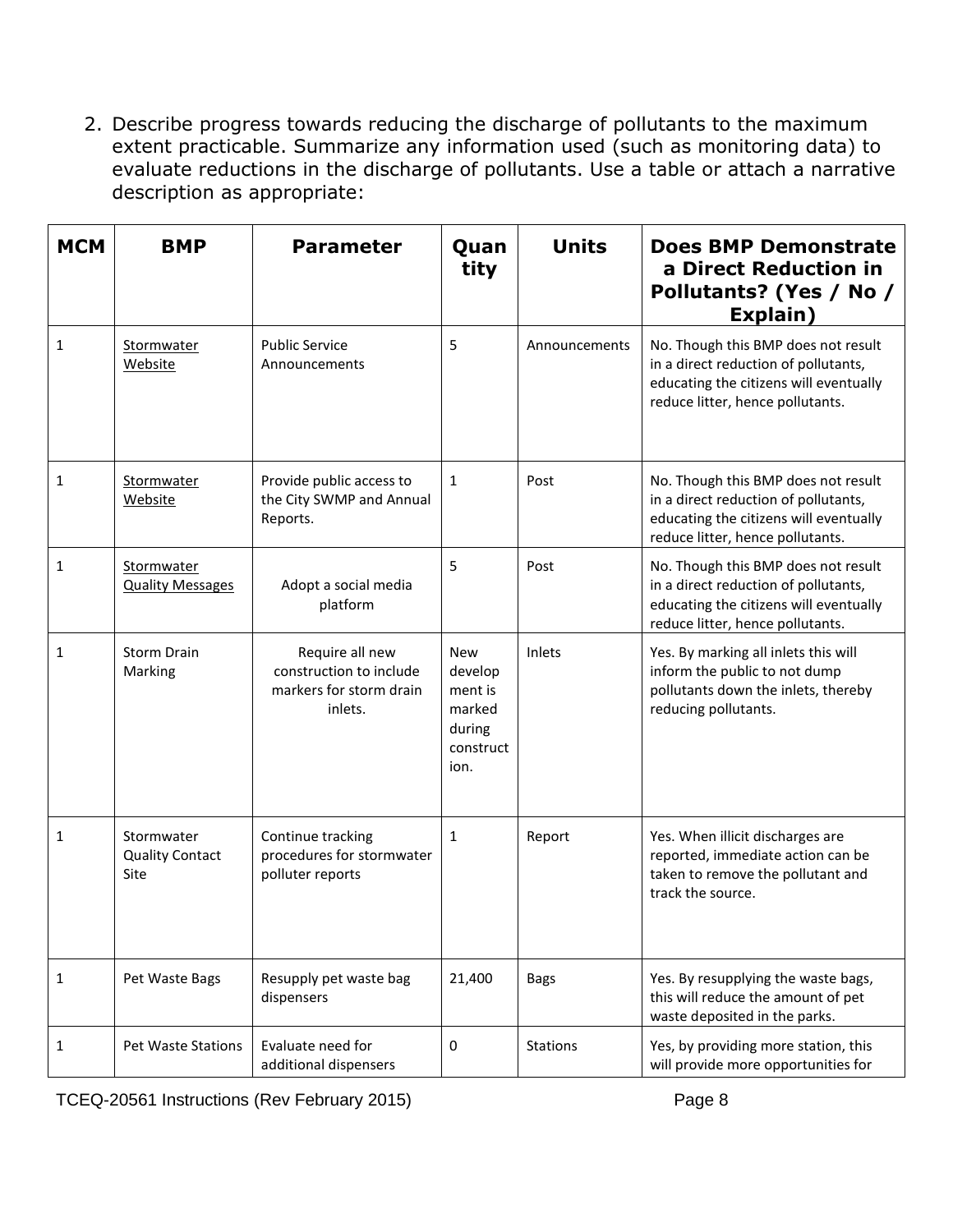|                |                                                                        | annually.                                                                                                                                                    |              |                       | pet owners, thereby reducing the<br>amount of pet waste deposited in the<br>parks.                                                                                         |
|----------------|------------------------------------------------------------------------|--------------------------------------------------------------------------------------------------------------------------------------------------------------|--------------|-----------------------|----------------------------------------------------------------------------------------------------------------------------------------------------------------------------|
| $\mathbf{1}$   | Comply with State<br>and Local Public<br><b>Notice</b><br>Requirements | Provide required notice to<br>all public meetings and<br>adoption of new or<br>modified ordinances as<br>part of the planning and<br>implementation of SWMP. | $\mathbf{1}$ | <b>Public Meeting</b> | No. Though this BMP does not result<br>in a direct reduction of pollutants,<br>educating the citizens will eventually<br>reduce litter, hence pollutants.                  |
| 2              | Update MS4 Storm<br>Sewer System map                                   | The City of Buda will<br>update the MS4 map,<br>detailing the location of<br>major stormwater<br>conveyances within the<br>city                              | $\mathbf{1}$ | Map                   | Yes. When illicit discharges are<br>reported, immediate action can be<br>taken to remove the pollutant and<br>track the source.                                            |
| $\overline{2}$ | <b>Illicit Discharge</b><br>Ordinance                                  | Review and update<br>ordinance, if necessary                                                                                                                 | $\mathbf{1}$ | Ordinance             | Yes. The ordinance will effectively<br>prohibit non-stormwater discharges<br>into the storm sewer system. The<br>ordinance includes enforcement<br>procedures and actions. |
| $\overline{2}$ | <b>MS4 Staff Training</b>                                              | Provide annual training for<br>all appropriate employees<br>on the detection and<br>elimination of illicit<br>discharges.                                    | $\mathbf{1}$ | Class                 | Yes. With better training city<br>employees can more effectively<br>identify, detect and eliminate illicit<br>discharges.                                                  |
| 2              | Public Reporting of<br><b>Illicit Discharges</b><br>and Spills         | The City of Buda will<br>review and modify<br>methods of reporting illicit<br>discharges and spills to the<br>public                                         | $\mathbf{1}$ | Reports               | Yes, by providing a means for the<br>citizens to report illicit discharges, this<br>will provide more opportunities to<br>detect and address illicit discharges.           |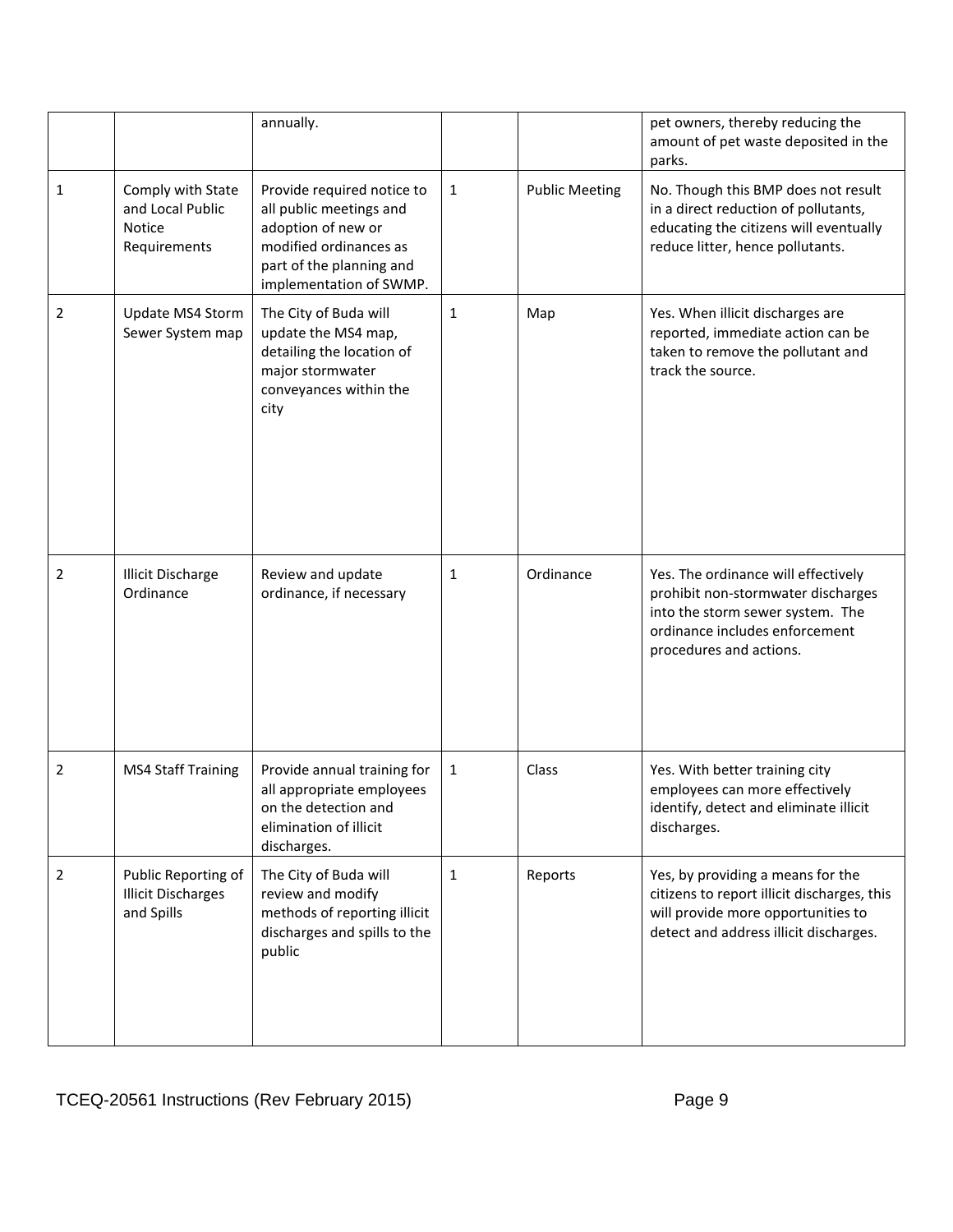| $\overline{2}$ | Complaint<br>Inspections                                                     | The City of Buda will<br>develop and implement<br>procedures to respond to<br>stormwater quality<br>complaints received by the<br>City.                                              | 9  | Reports     | Yes. The tracking will help evaluate the<br>effectiveness of the complaint<br>response and the effectiveness of the<br>Stormwater Quality Contact Page set<br>up as a part of MCM 1 for in reporting<br>illicit discharges and polluters.                                                                                                                           |
|----------------|------------------------------------------------------------------------------|--------------------------------------------------------------------------------------------------------------------------------------------------------------------------------------|----|-------------|---------------------------------------------------------------------------------------------------------------------------------------------------------------------------------------------------------------------------------------------------------------------------------------------------------------------------------------------------------------------|
| 2              | Program to Detect<br>and Address Illicit<br>Discharges                       | The City of Buda will<br>review existing plans and<br>modify them as necessary<br>to detect and address non-<br>stormwater discharges,<br>including illegal dumping<br>into the MS4. | 35 | Inspections | Yes. By identifying and ranking<br>problem areas and illicit discharges,<br>the city will obtain a better<br>understanding of the location of<br>pollutant sources, and can provide<br>more oversite and education in these<br>areas.                                                                                                                               |
| 3              | <b>Construction Site</b><br>Stormwater<br><b>Runoff Control</b><br>Ordinance | The City of Buda will<br>evaluate the existing City<br>ordinances regarding<br>control of construction site<br>stormwater run-off and<br>update if necessary                         | 1  | Ordinance   | Yes. The ordinance will effectively<br>prohibit non-stormwater discharges<br>into the storm sewer system. The<br>ordinance includes enforcement<br>procedures and actions.                                                                                                                                                                                          |
| 3              | Review/Implement<br><b>Construction Plan</b><br><b>Review Procedures</b>     | Review all plans that<br>require coverage under<br>the Construction General<br>Permit.                                                                                               | 34 | Plans       | Yes. The Construction Site Plan Review<br>Procedures will consider potential<br>effects<br>quality<br>from<br>water<br>activities<br>construction<br>including<br>control of erosion, sediment, and<br>waste at the site.<br>City staff will<br>consider the nature of construction,<br>topography, soil characteristics, and<br>condition of the receiving stream. |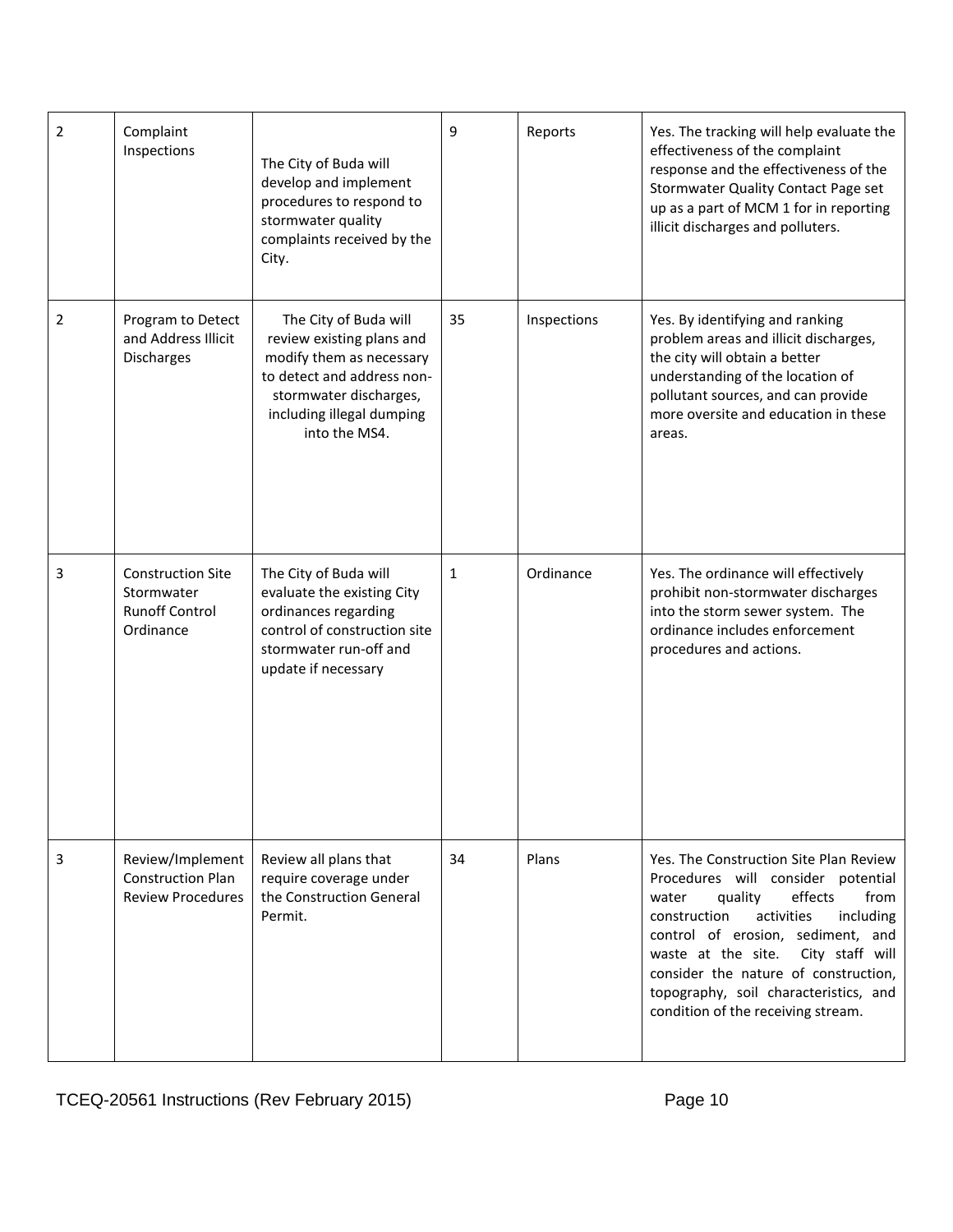| 3 | Review/Implement<br>Construction<br>Inspection<br>Procedures             | The City of Buda will<br>evaluate and revise the<br>existing City construction<br>inspection procedures as<br>they apply to inspection of<br>BMPs at construction sites.                                                                                              | 61           | Construction<br>Sites | Yes. By inspecting construction sites,<br>we can evaluate if proper BMP's are in<br>place to reduce sediment discharges<br>and erosion. |
|---|--------------------------------------------------------------------------|-----------------------------------------------------------------------------------------------------------------------------------------------------------------------------------------------------------------------------------------------------------------------|--------------|-----------------------|-----------------------------------------------------------------------------------------------------------------------------------------|
| 3 | <b>MS4 Staff Training</b>                                                | The City of Buda will train<br>City staff on stormwater<br>construction regulation<br>and construction site<br>inspections. Provide<br>annual classroom and field<br>training to City staff that<br>have the potential to<br>perform construction site<br>inspections | $\mathbf{1}$ | Class                 | Yes. With better training city<br>employees can more effectively<br>identify, detect and eliminate illicit<br>discharges.               |
| 3 | Establish<br>Procedures for<br>Information<br>Submitted by the<br>Public | The City of Buda will<br>develop procedures for<br>the receipt and<br>consideration of public<br>inquiries, concerns, and<br>information submitted<br>regarding local<br>construction activities                                                                      | $\mathbf{1}$ | Report                | Yes. When illicit discharges are<br>reported, immediate action can be<br>taken to remove the pollutant and<br>track the source.         |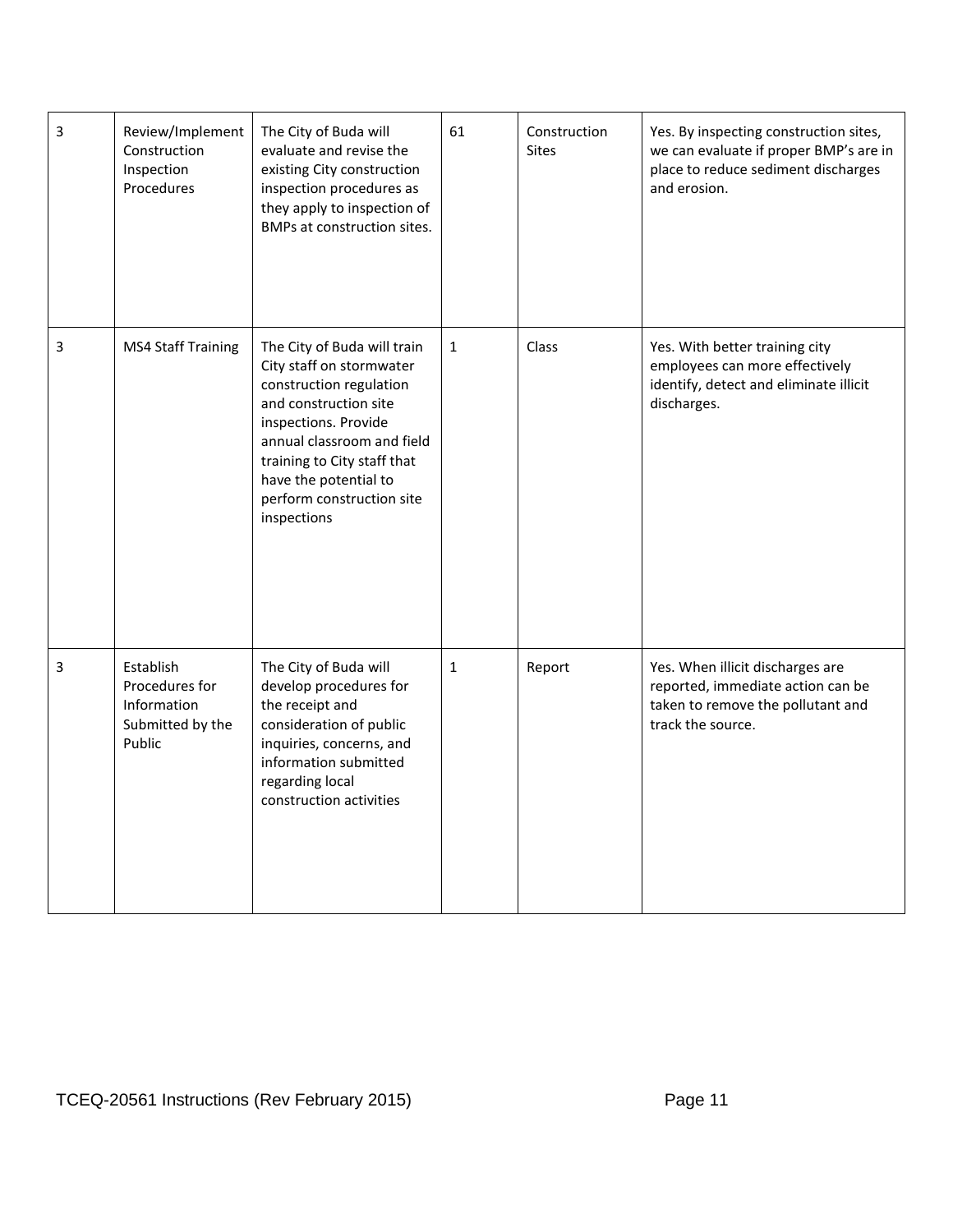| 4 | Post-Construction<br>Stormwater<br><b>Runoff Control</b><br>Ordinance                             | The City of Buda will<br>evaluate the existing city<br>ordinances regarding<br>control of post-<br>construction site<br>stormwater run-off.                                                                                                                                            | $\mathbf{1}$ | Ordinance                   | Yes. The ordinance will effectively<br>prohibit non-stormwater discharges<br>into the storm sewer system. The<br>ordinance includes enforcement<br>procedures and actions.                                                                                         |
|---|---------------------------------------------------------------------------------------------------|----------------------------------------------------------------------------------------------------------------------------------------------------------------------------------------------------------------------------------------------------------------------------------------|--------------|-----------------------------|--------------------------------------------------------------------------------------------------------------------------------------------------------------------------------------------------------------------------------------------------------------------|
| 4 | Develop and<br>Implement Post-<br>Construction<br>Structural and<br>Non-structural<br><b>BMPs</b> | The City of Buda will<br>develop and implement<br>standard structural and<br>non-structural BMPs which<br>will mitigate post-<br>construction run-off and<br>that will ensure the long-<br>term operation and<br>maintenance of structural<br>stormwater control<br>measures installed | 1            | Drainage<br>Criteria Manual | Yes. By utilizing standard structural<br>and non-structural BMPs which will<br>mitigate post-construction run-off and<br>that will ensure the long-term<br>operation and maintenance of<br>structural stormwater control<br>measures will reduce pollutant runoff. |
| 5 | Inventory of<br>Permittee Owned<br><b>Facilities and</b><br>Controls                              | The City of Buda will<br>develop and maintain an<br>inventory of facilities and<br>stormwater controls that it<br>owns and operates within<br>the regulated area of the<br>small MS4.                                                                                                  | $\mathbf{1}$ | Inventory                   | No. Though this BMP does not result<br>in a direct reduction of pollutants, it<br>will help to indicate where the city<br>may be lacking in stormwater controls.                                                                                                   |
| 5 | <b>Structural Control</b><br>and Maintenance<br>Program                                           | The City of Buda will<br>evaluate and revise, if<br>necessary, their operation<br>and maintenance program<br>with the goal of preventing<br>or reducing pollutant run-<br>off from municipal<br>operation into the storm<br>sewer system.                                              | 1            | Program                     | Yes. By preventing or reducing<br>pollutant run-off from municipal<br>operation into the storm sewer<br>system.                                                                                                                                                    |
| 5 | Municipal<br>Operations and<br><b>Facility Survey</b>                                             | The City of Buda will<br>assess their operations<br>and maintenance<br>practices, identify<br>pollutants of concern,<br>develop and implement a<br>set of pollution prevention<br>measures to reduce the<br>discharge of pollutants in<br>stormwater                                   | 1            | policies /<br>procedures    | Yes. By preventing or reducing<br>pollutant run-off from municipal<br>operation into the storm sewer<br>system.                                                                                                                                                    |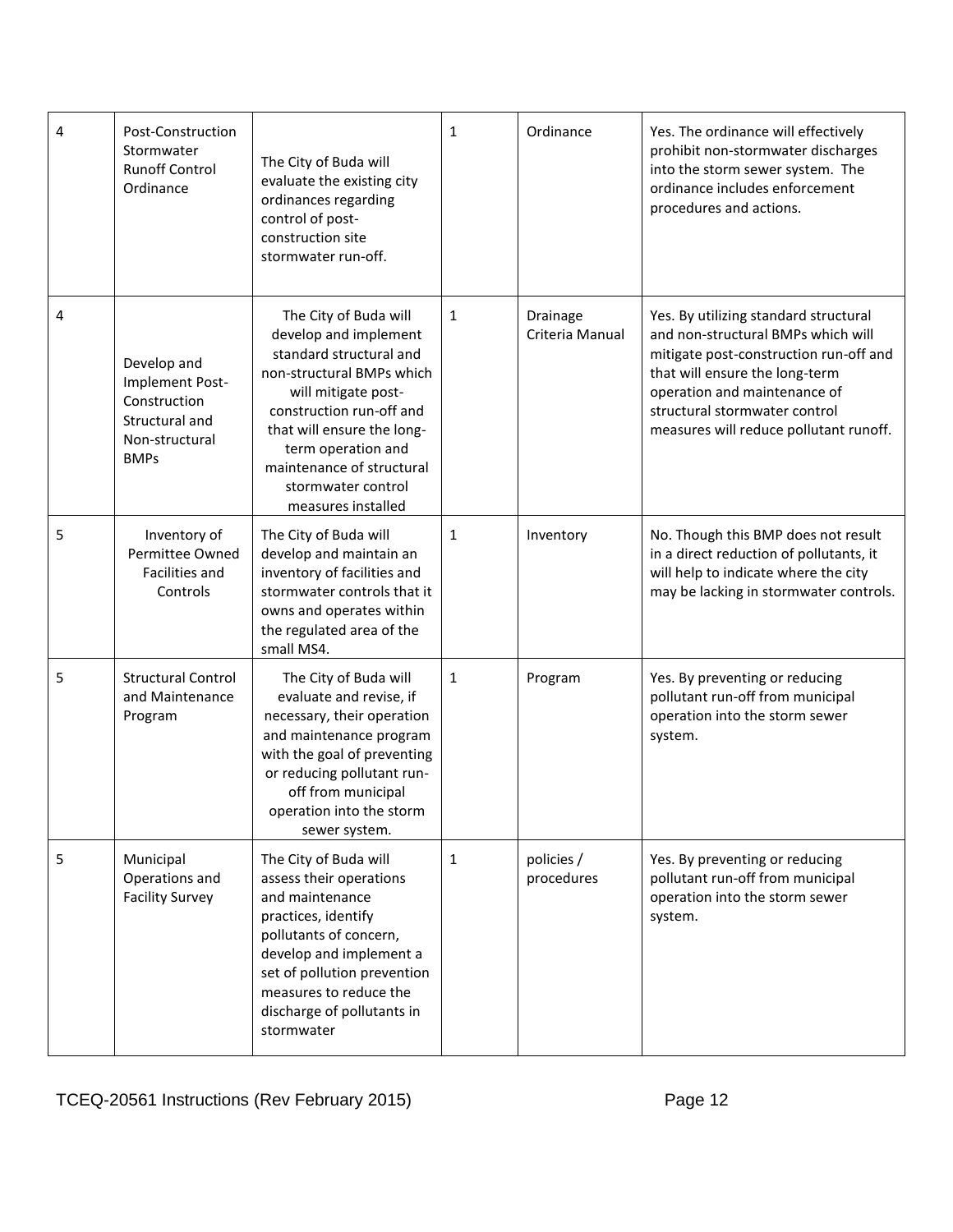| 5 | Disposal of Waste<br>Material               | The City of Buda shall<br>dispose of waste materials<br>generated from the MS4 in<br>accordance with 30 TAC<br>Chapters 330 or 335, as<br>applicable                                                                                         | $\mathbf{1}$ | Program   | Yes. By preventing or reducing<br>pollutant run-off from municipal<br>operation into the storm sewer<br>system.                          |
|---|---------------------------------------------|----------------------------------------------------------------------------------------------------------------------------------------------------------------------------------------------------------------------------------------------|--------------|-----------|------------------------------------------------------------------------------------------------------------------------------------------|
| 5 | Contractor<br>Requirements and<br>Oversight | The City of Buda will<br>provide contractor<br>oversight for landscaping<br>and maintenance<br>contracts and revise<br>contract verbiage to<br>require lawn maintenance<br>contractors to follow City<br>adopted stormwater<br>quality BMPs. | 0            | Contracts | Yes. If used in the future it would<br>prevent or reducing pollutant run-off<br>from municipal operation into the<br>storm sewer system. |
| 5 | <b>Employee Training</b><br>Program         | The City of Buda will<br>evaluate and revise, if<br>necessary, their training<br>program for city<br>employees responsible for<br>municipal operations<br>subject to the Operation<br>and Maintenance<br>Program.                            | 1            | Class     | Yes. With better training city<br>employees can more effectively<br>identify, detect and eliminate illicit<br>discharges.                |
|   |                                             |                                                                                                                                                                                                                                              |              |           |                                                                                                                                          |

3. Provide the measurable goals for each of the MCMs, and an evaluation of the success of the implementation of the measurable goals (See Example 2 in instructions):

| MCM(s) | <b>Measurable Goal(s)</b>                                                                          | <b>Success</b>                        |
|--------|----------------------------------------------------------------------------------------------------|---------------------------------------|
|        | Continue to maintain stormwater website and<br>continue to post relevant stormwater<br>information | Met goal                              |
|        | Provide public access to the City SWMP and<br>Annual Reports.                                      | Met goal                              |
|        | Post stormwater quality messages when local<br>news letter available.                              | Did not meet goal. Made 5 of 12 posts |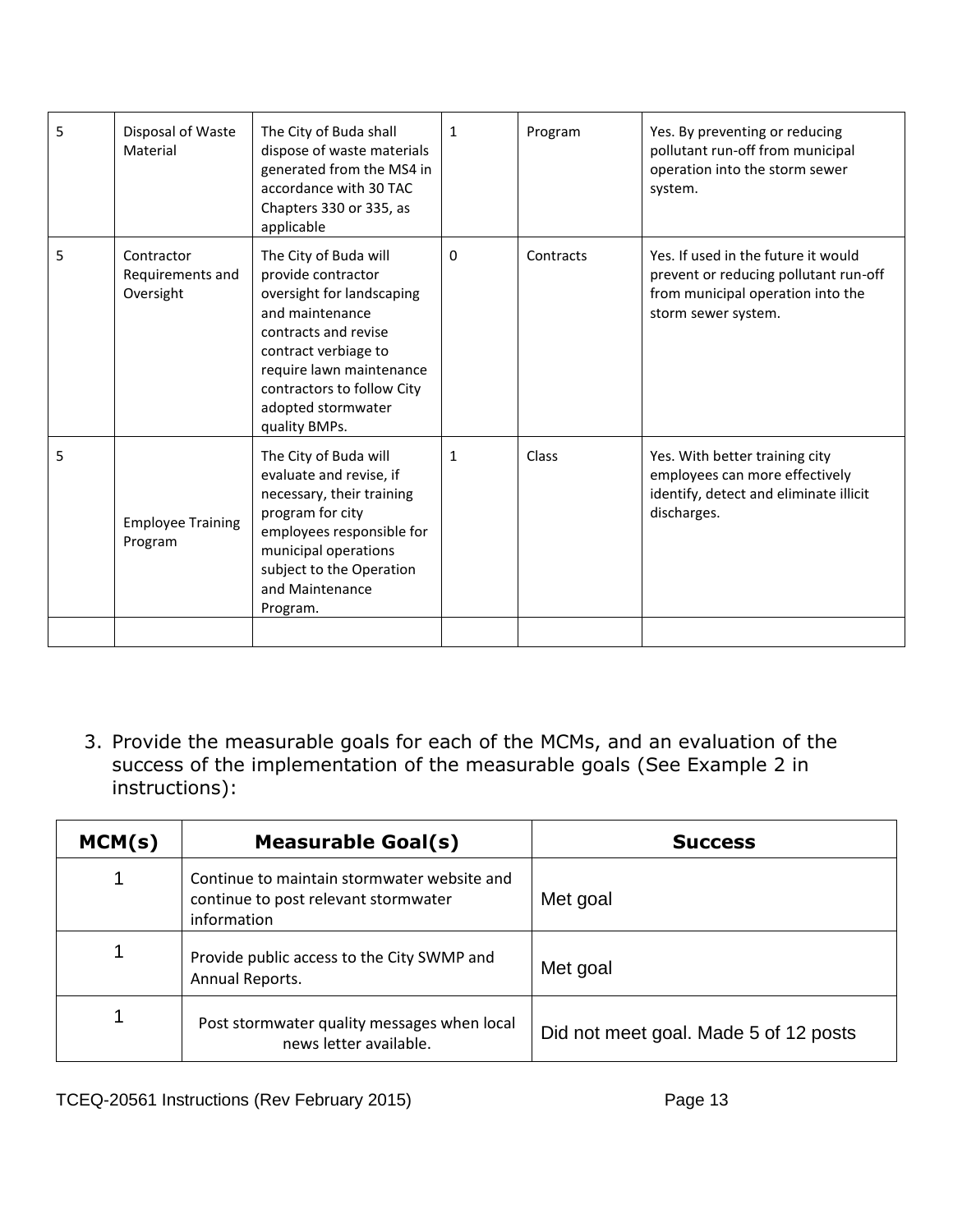| MCM(s)         | <b>Measurable Goal(s)</b>                                                                                                                                                                              | <b>Success</b> |
|----------------|--------------------------------------------------------------------------------------------------------------------------------------------------------------------------------------------------------|----------------|
| 1              | Adopt a social media platform that will<br>disseminate information on stormwater quality<br>and environmental education. Commit to at<br>least 1 post per month or an average of 12<br>posts per year. | Met goal       |
| 1              | Replace old/broken Storm drain markers.                                                                                                                                                                | Met goal       |
| 1              | Require all new construction to include markers<br>for storm drain inlets.                                                                                                                             | Met goal       |
| 1              | Continue tracking procedures for stormwater<br>polluter reports, if necessary.                                                                                                                         | Met goal       |
| 1              | Maintain and operate stormwater quality<br>contact page.                                                                                                                                               | Met goal       |
| 1              | Resupply pet waste bag dispensers at parks as<br>needed.                                                                                                                                               | Met goal       |
| 1              | Evaluate need for additional dispensers<br>annually.                                                                                                                                                   | Met goal       |
| 1              | Provide required notice to all public meetings<br>and adoption of new or modified ordinances as<br>part of the planning and implementation of<br>SWMP.                                                 | Met goal       |
| $\overline{2}$ | Evaluate and update existing MS4 storm sewer<br>map as necessary.                                                                                                                                      | Met goal       |
| $\overline{2}$ | Review and update ordinance, if necessary.                                                                                                                                                             | Met goal       |
| $\overline{2}$ | Provide annual training for all appropriate<br>employees on the detection and elimination of<br>illicit discharges.                                                                                    | Met goal       |
| $\overline{2}$ | Perform updates of data/database information.                                                                                                                                                          | Met goal       |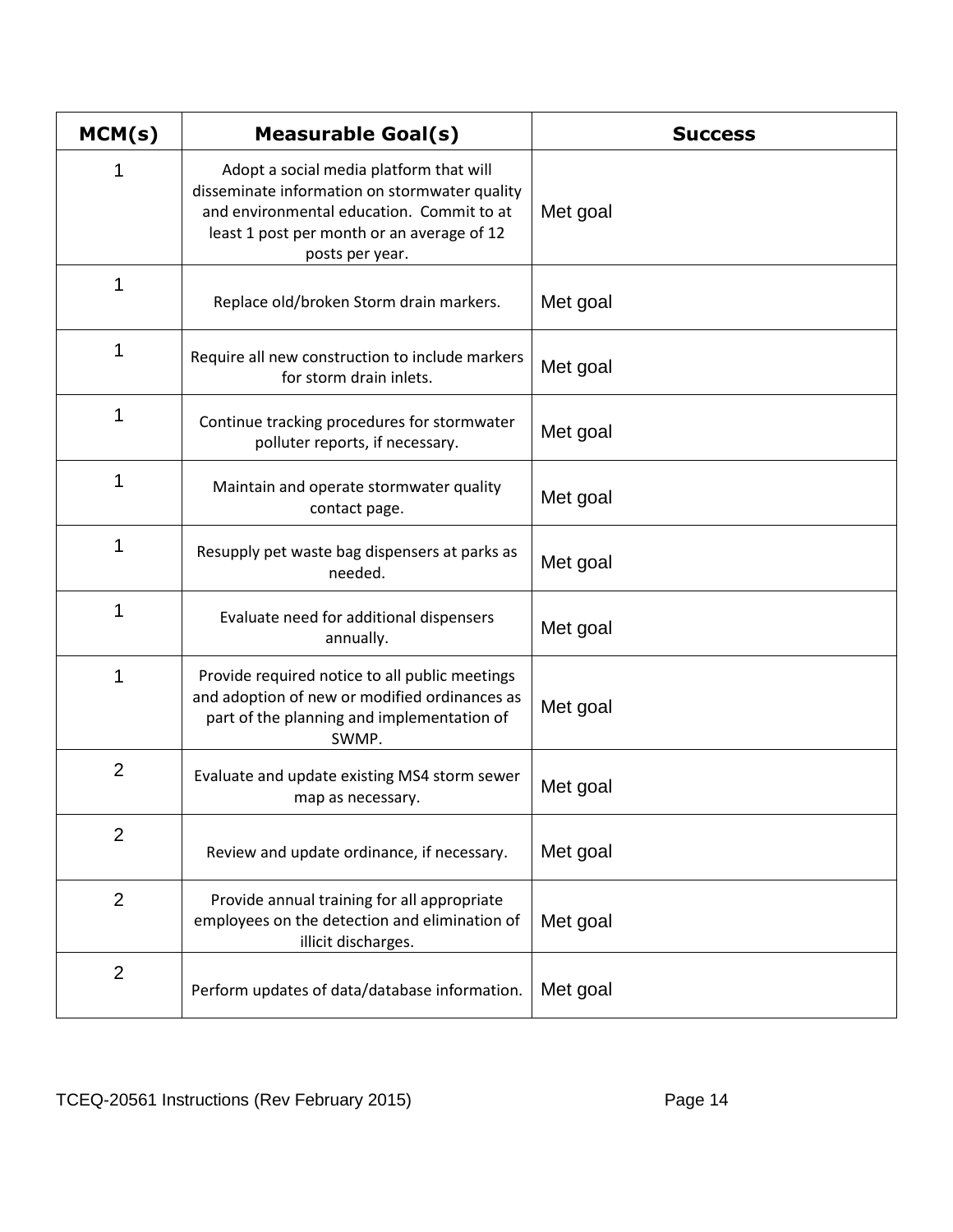| MCM(s)         | <b>Measurable Goal(s)</b>                                                                                                                                                                                                         | <b>Success</b> |
|----------------|-----------------------------------------------------------------------------------------------------------------------------------------------------------------------------------------------------------------------------------|----------------|
| $\overline{2}$ | Implement procedures.                                                                                                                                                                                                             | Met goal       |
| $\overline{2}$ | Track the number of complaints received<br>compared to the number of complaint driven<br>inspections.                                                                                                                             | Met goal       |
| $\overline{2}$ | Continue identifying and ranking problem areas<br>and illicit discharges.                                                                                                                                                         | Met goal       |
| $\overline{2}$ | Conduct visual dry weather screening<br>inspections of outfalls. Identify, visit and<br>evaluate areas with the highest potential of<br>illicit discharges.                                                                       | Met goal       |
| 3              | Review and update existing ordinance, if<br>necessary.                                                                                                                                                                            | Met goal       |
| 3              | Review all plans that require coverage under<br>the Construction General Permit.                                                                                                                                                  | Met goal       |
| 3              | Update construction site inspection procedures<br>and inspection forms, if necessary. Operators<br>will address erosion and sediment controls, soil<br>stabilization, selection of appropriate BMPs,<br>and development of SWPPP. | Met goal       |
| 3              | Resolve all non-compliance issues in a timely<br>manner, number of days to be determined<br>during program development.                                                                                                           | Met goal       |
| 3              | Provide annual training for all appropriate<br>employees on the stormwater construction site<br>inspections.                                                                                                                      | Met goal       |
| 3              | Evaluate and revise contact page if needed.                                                                                                                                                                                       | Met goal       |
| 4              | Evaluate existing ordinance and develop draft<br>ordinance modifications, if necessary.                                                                                                                                           | Met goal       |
| 4              | Evaluate City of Austin Drainage Criteria<br>Manual.                                                                                                                                                                              | Met goal       |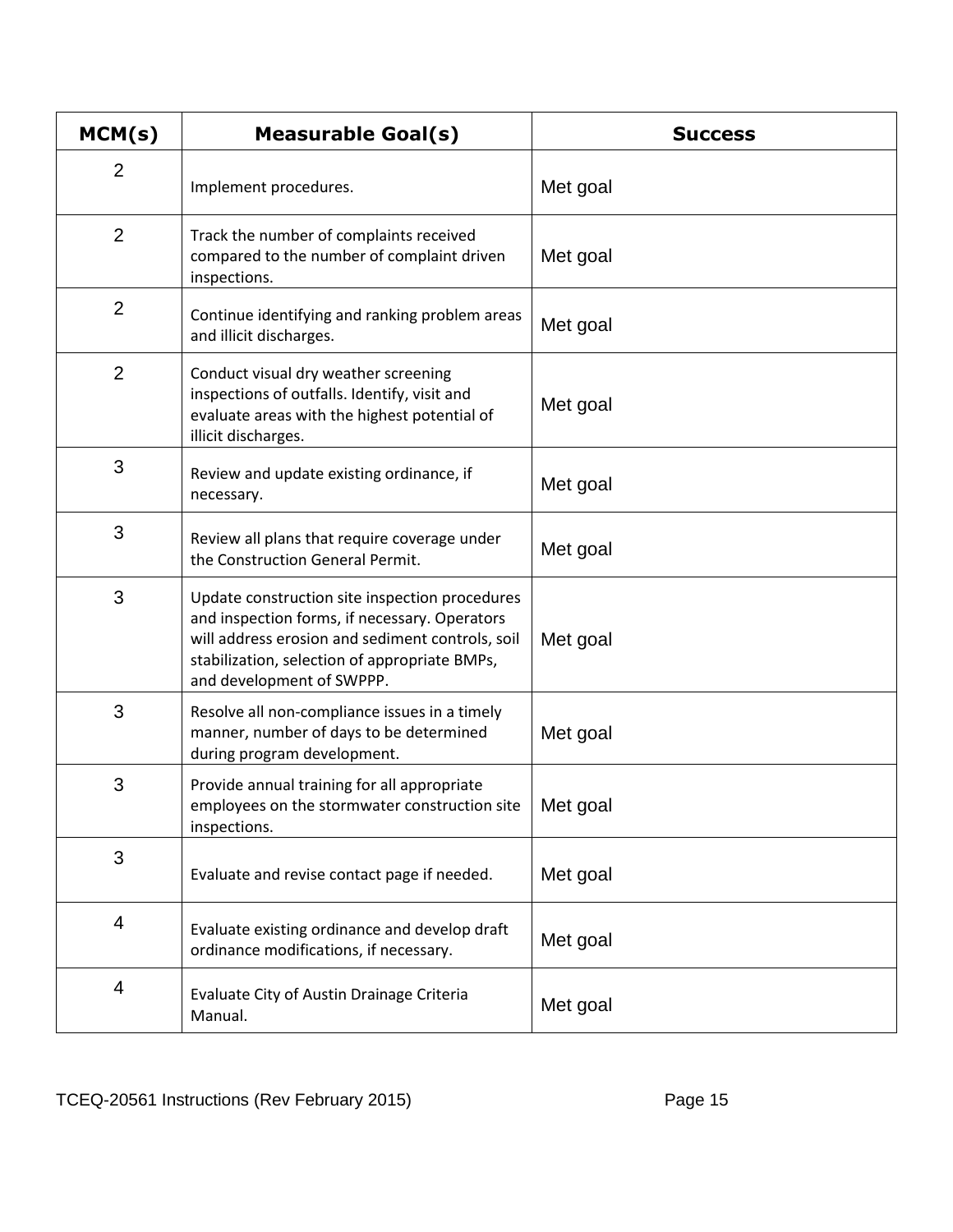| MCM(s) | <b>Measurable Goal(s)</b>                                                                                                                                                                                                     | <b>Success</b> |
|--------|-------------------------------------------------------------------------------------------------------------------------------------------------------------------------------------------------------------------------------|----------------|
| 4      | Review post-construction structural and non-<br>structural BMPs.                                                                                                                                                              | Met goal       |
| 5      | Maintain inventory.                                                                                                                                                                                                           | Met goal       |
| 5      | Develop and implement program to reduce<br>pollutant runoff caused by municipal<br>operations.                                                                                                                                | Met goal       |
| 5      | Develop policies and procedures to implement<br>stormwater BMPs deemed necessary in the<br>municipal operations and facility survey.                                                                                          | Met goal       |
| 5      | Develop a small MS4 waste disposal program.                                                                                                                                                                                   | Met goal       |
| 5      | Upon expiration of existing contracts that<br>relate to City owned properties and have the<br>potential of impacting stormwater quality, City<br>will evaluate and revise contracts to adopt City<br>stormwater quality BMPs. | Met goal       |
| 5      | Implement revised contracts.                                                                                                                                                                                                  | Met goal       |
| 5      | Provide annual training for all appropriate<br>employees on pollution prevention and good<br>housekeeping measures.                                                                                                           | Met goal       |

# **C. Stormwater Monitoring Data (Part IV Section B.2.(b))**

1. The MS4 has conducted monitoring of stormwater quality and submitted in the annual report (i.e. analytical and visual observations).

 $X$  Yes No

a. Explain below or attach a summary to submit along with any monitoring data used to evaluate the success of the SWMP at reducing pollutants to the maximum extent practicable. Be sure to include a discussion of results: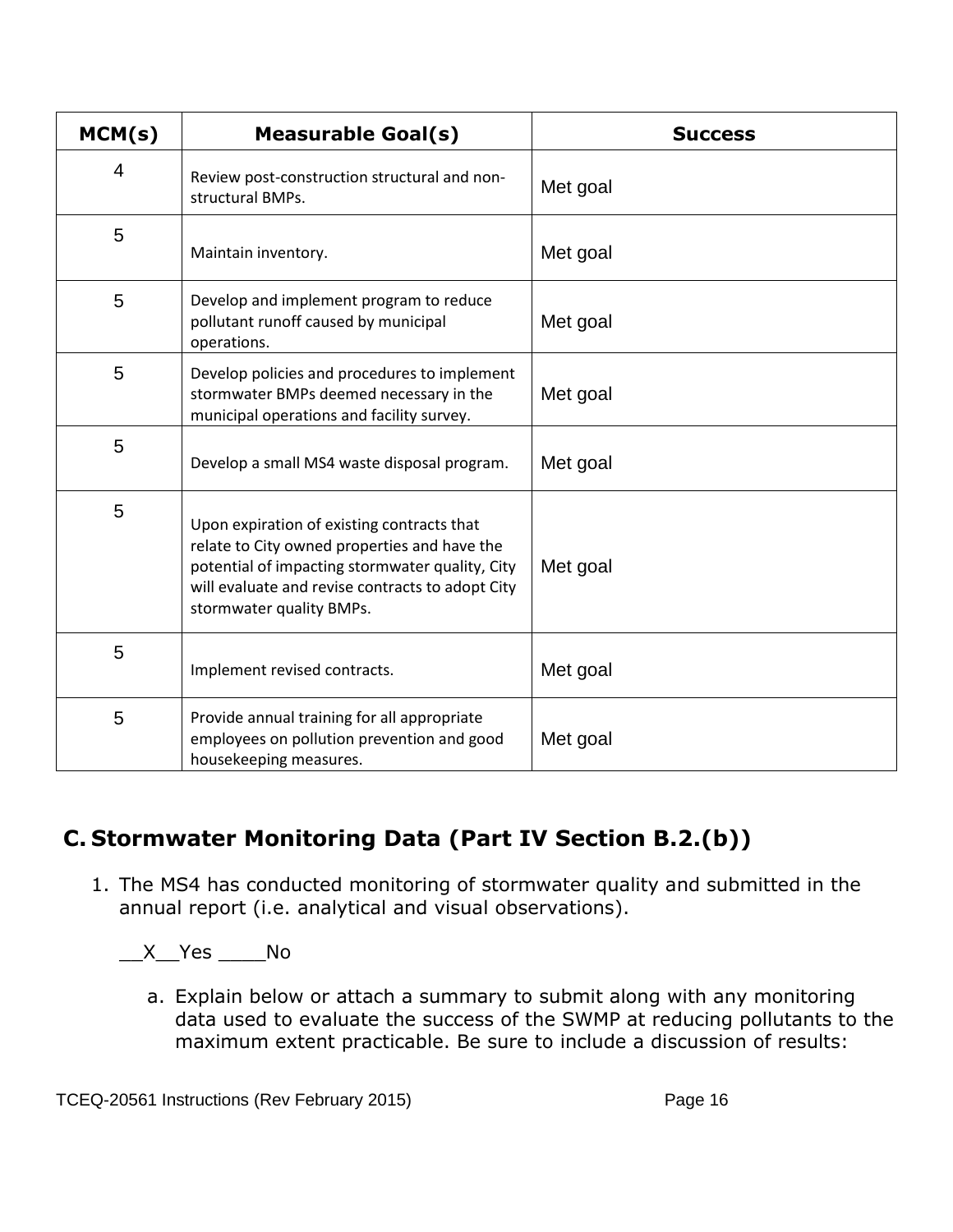Ponds and conveyance systems are visually inspected once a month by the maintenance crew as they perform routine mowing of the ponds and conveyance systems. Inlets and outlets are cleaned as needed. Streets are cleaned as needed. All crews are trained and instructed to look for dry weather flows.

# **D.Impaired Waterbodies (Part IV Section B.2.(c))**

- 1. If applicable, explain below or attach a summary of any activities taken to address the discharge to impaired waterbodies, including any sampling results and a summary of the small MS4's BMPs used to address the pollutant of concern:
- 2. Describe the implementation of targeted controls if the small MS4 discharges to an impaired water body with an approved TMDL (*Part II Section D.4.(a)*):

3. Report the benchmark identified by the MS4 and assessment activities (*Part II Section D.4.(a)(6)*):

| <b>Benchmark</b><br><b>Parameter</b> | <b>Benchmark</b><br><b>Value</b> | <b>Description of additional sampling</b><br>or other assessment activities | Year(s)<br>conducted |
|--------------------------------------|----------------------------------|-----------------------------------------------------------------------------|----------------------|
| (Ex: Total<br>Suspended Solids)      |                                  |                                                                             |                      |
| N/A                                  |                                  |                                                                             |                      |
|                                      |                                  |                                                                             |                      |
|                                      |                                  |                                                                             |                      |

4. Provide an analysis of how the selected BMPs will be effective in contributing to achieving the benchmark (Part II Section D.4.(a)(4)):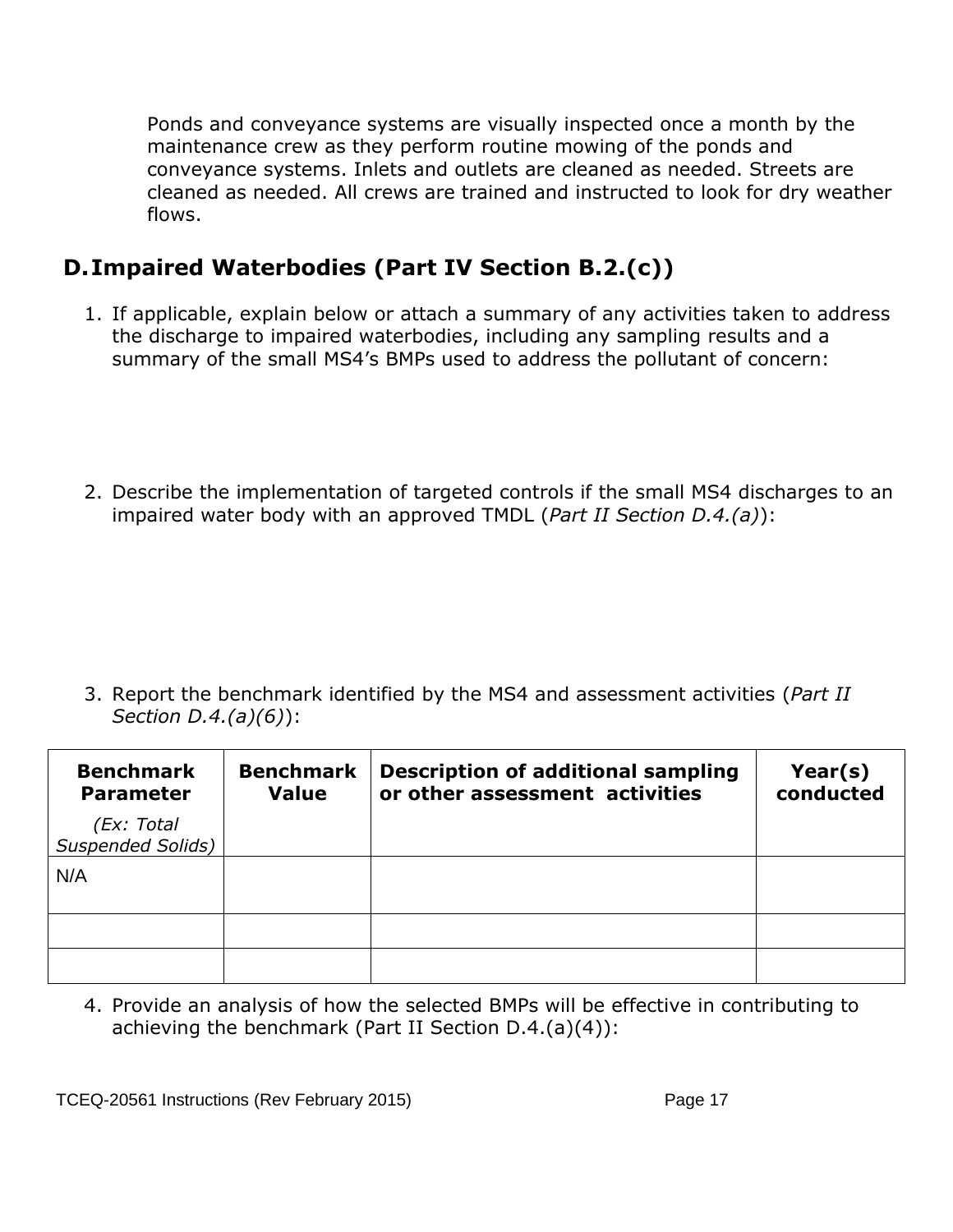| <b>Benchmark</b><br><b>Parameter</b> | <b>Selected BMP</b> | <b>Contribution to</b><br>achieving Benchmark |
|--------------------------------------|---------------------|-----------------------------------------------|
| N/A                                  |                     |                                               |
|                                      |                     |                                               |
|                                      |                     |                                               |
|                                      |                     |                                               |

4. If applicable, report on focused BMPs to address impairment (*Part II Section D.4.(a)(5)*):

| <b>Pollutant to</b><br><b>Address</b> | <b>Description of Focused</b><br><b>BMP</b> | <b>Comments/Discussion</b> |
|---------------------------------------|---------------------------------------------|----------------------------|
| (Ex: Bacteria)                        |                                             |                            |
| N/A                                   |                                             |                            |
|                                       |                                             |                            |
|                                       |                                             |                            |
|                                       |                                             |                            |

6. Describe progress in achieving the benchmark (*Part II.D.4.(a)(6)*):

For example, the MS4 may use the following indicators: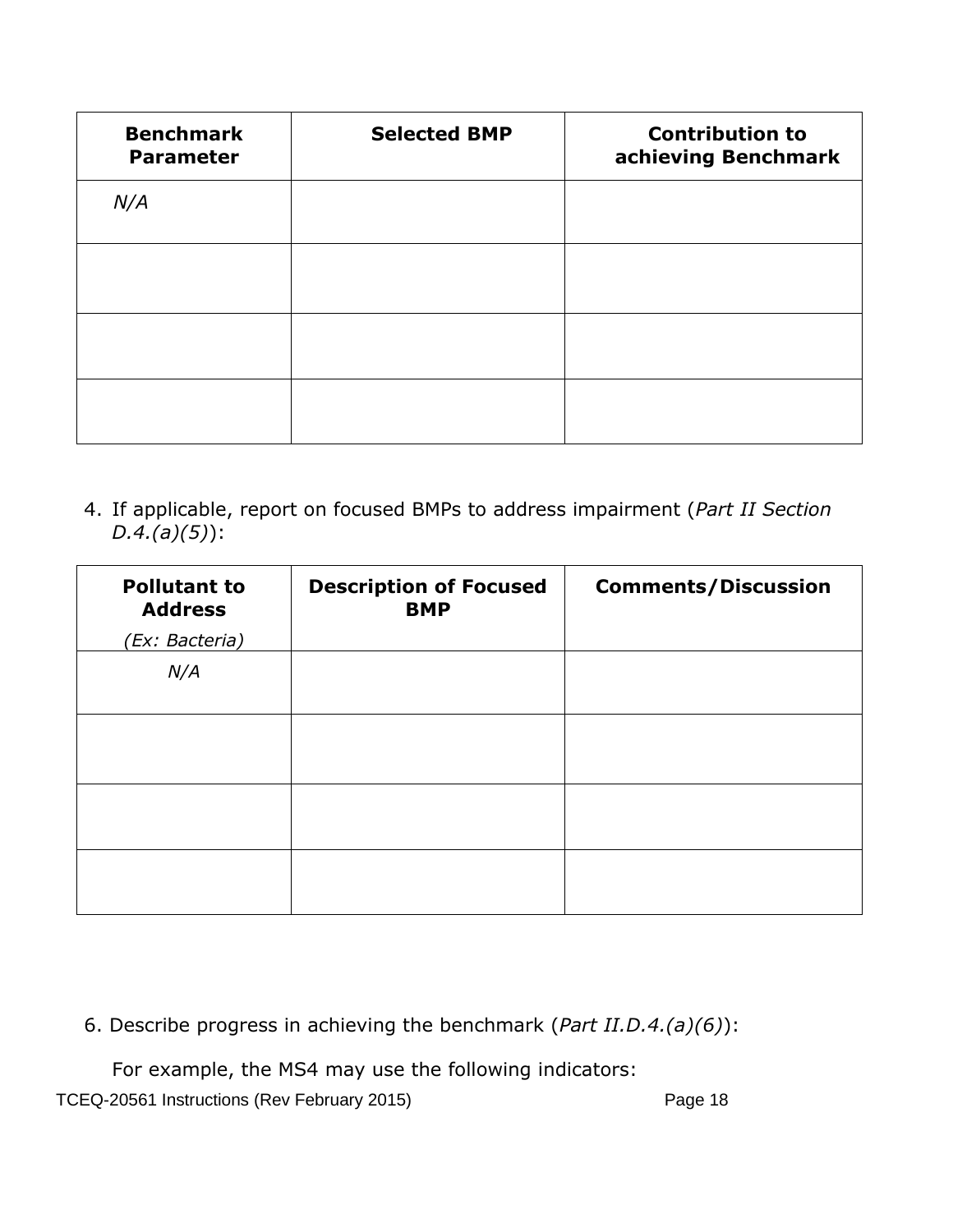- number of sources identified or eliminated;
- decrease in number of illegal dumping;
- increase in illegal dumping reporting;
- number of educational opportunities conducted;
- reductions in sanitary sewer flows (SSOs)
- increase in illegal discharge detection through dry screening

| <b>Benchmark Indicator</b> | <b>Description/Comments</b> |
|----------------------------|-----------------------------|
| N/A                        |                             |
|                            |                             |
|                            |                             |
|                            |                             |
|                            |                             |
|                            |                             |
|                            |                             |

# **E. Stormwater Activities (Part IV Section B.2.(d))**

Describe any stormwater activities the MS4 operator has planned for the next reporting year. Use the table or attach a summary, as appropriate:

| MCM(s)           | <b>BMP</b>                            | <b>Stormwater</b><br><b>Activity</b>                                                                        | <b>Description/Comments</b>                                                                                                           |
|------------------|---------------------------------------|-------------------------------------------------------------------------------------------------------------|---------------------------------------------------------------------------------------------------------------------------------------|
| MCM <sub>1</sub> | Stormwater<br>Educational<br>Outreach | Stormwater Website                                                                                          | Continue to maintain stormwater website and<br>continue to post relevant stormwater information.                                      |
| MCM <sub>1</sub> | Stormwater<br>Educational<br>Outreach | <b>Stormwater Quality</b><br><b>Messages</b>                                                                | Commit to at least 1 post per month or an average<br>of 12 posts per year.                                                            |
| MCM <sub>1</sub> | <b>Storm Drain</b><br>Marking         | The City of Buda will<br>continue to coordinate<br>marking of existing storm<br>drain inlets throughout the | Record and report the number of inlets marked<br>annually. Require all new construction to include<br>markers for storm drain inlets. |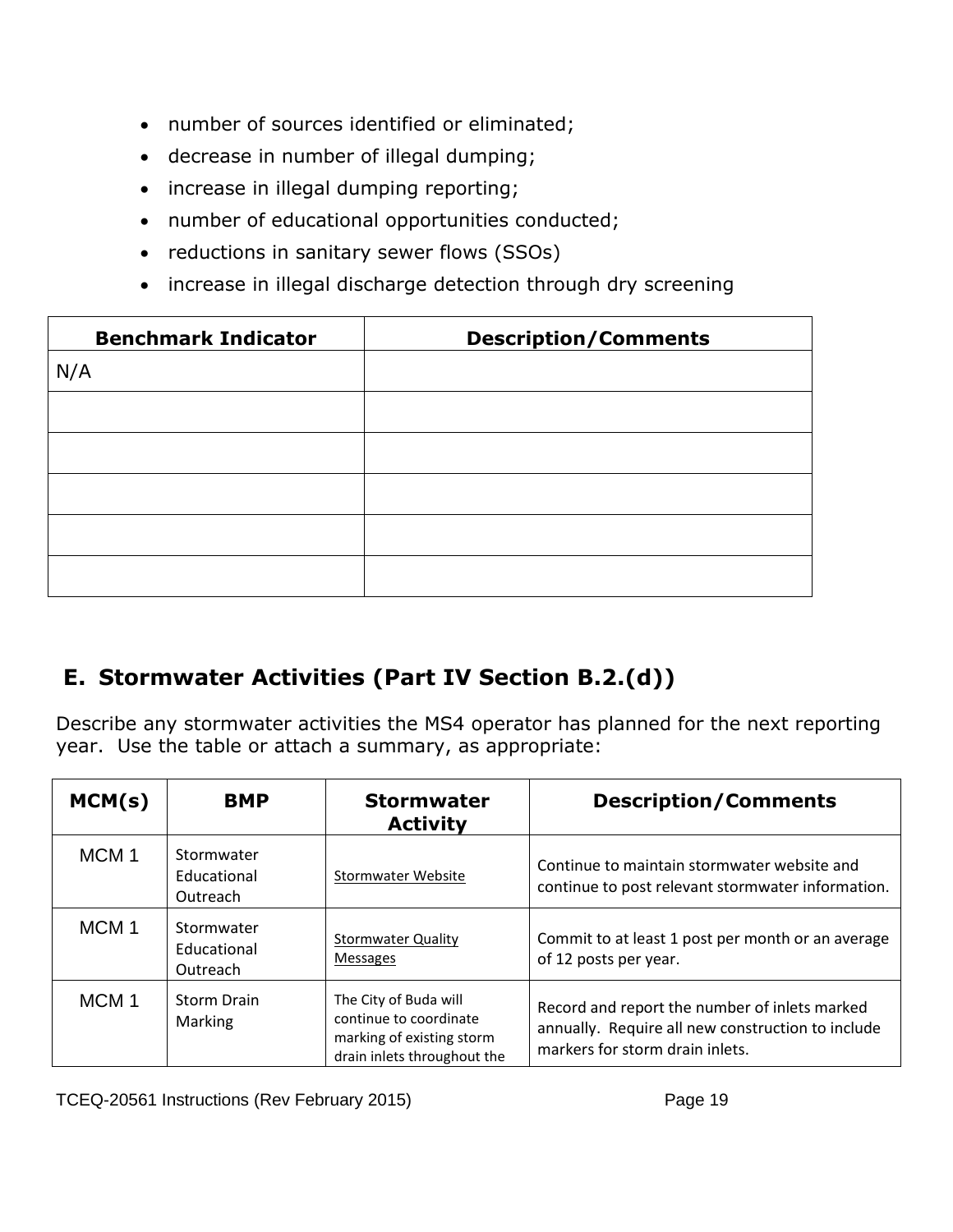| MCM(s)           | <b>BMP</b>                                                       | <b>Stormwater</b><br><b>Activity</b>                                                                                                                                                                                                                                                                                          | <b>Description/Comments</b>                                                                                                                         |
|------------------|------------------------------------------------------------------|-------------------------------------------------------------------------------------------------------------------------------------------------------------------------------------------------------------------------------------------------------------------------------------------------------------------------------|-----------------------------------------------------------------------------------------------------------------------------------------------------|
|                  |                                                                  | city.                                                                                                                                                                                                                                                                                                                         |                                                                                                                                                     |
| MCM <sub>1</sub> | <b>Stormwater Quality</b><br><b>Contact Site</b>                 | The City of Buda will<br>promote the contact site<br>page within the Public Works<br>website to be used for<br>information regarding<br>stormwater pollution as well<br>as to report stormwater<br>polluters. A list of contact<br>phone numbers and email<br>addresses will also be<br>provided on the contact site<br>page. | Continue tracking procedures for prioritizing and<br>responding to stormwater quality violation<br>reports.                                         |
| MCM <sub>1</sub> | Parks - Pet Waste<br><b>Bags</b>                                 | The City of Buda will<br>continue to supply pet waste<br>disposal bags at several City<br>parks and will evaluate<br>possible expansion of the<br>program to other parks as<br>well.                                                                                                                                          | Resupply pet waste bag dispensers at parks as<br>needed.                                                                                            |
| MCM <sub>1</sub> | Parks - Pet Waste<br><b>Bags</b>                                 | The City of Buda will<br>continue to supply pet waste<br>disposal bags at several City<br>parks and will evaluate<br>possible expansion of the<br>program to other parks as<br>well.                                                                                                                                          | Evaluate need for additional dispensers annually.                                                                                                   |
| MCM <sub>1</sub> | Comply with State<br>and Local Public<br>Notice<br>Requirements. | The City of Buda will comply<br>with state and local public<br>notice requirements when<br>implementing a public<br>involvement/participation<br>program.                                                                                                                                                                     | Provide required notice to all public meetings and<br>adoption of new or modified ordinances as part of<br>the planning and implementation of SWMP. |
| MCM <sub>2</sub> | Update MS4 Storm<br>Sewer System map                             | The City of Buda will update<br>the MS4 map, detailing the<br>location of major stormwater<br>conveyances within the city<br>i.e., rivers, tributaries,<br>creeks, etc.                                                                                                                                                       | Record and report the updated MS4 map and<br>number of additional outfalls found, if necessary.                                                     |
| MCM <sub>2</sub> | <b>Illicit Discharge</b><br>Ordinance                            | The City of Buda will review<br>existing ordinances and<br>develop modifications as                                                                                                                                                                                                                                           | Record the number of ordinance violations and<br>compare with prior years to assess ordinance and                                                   |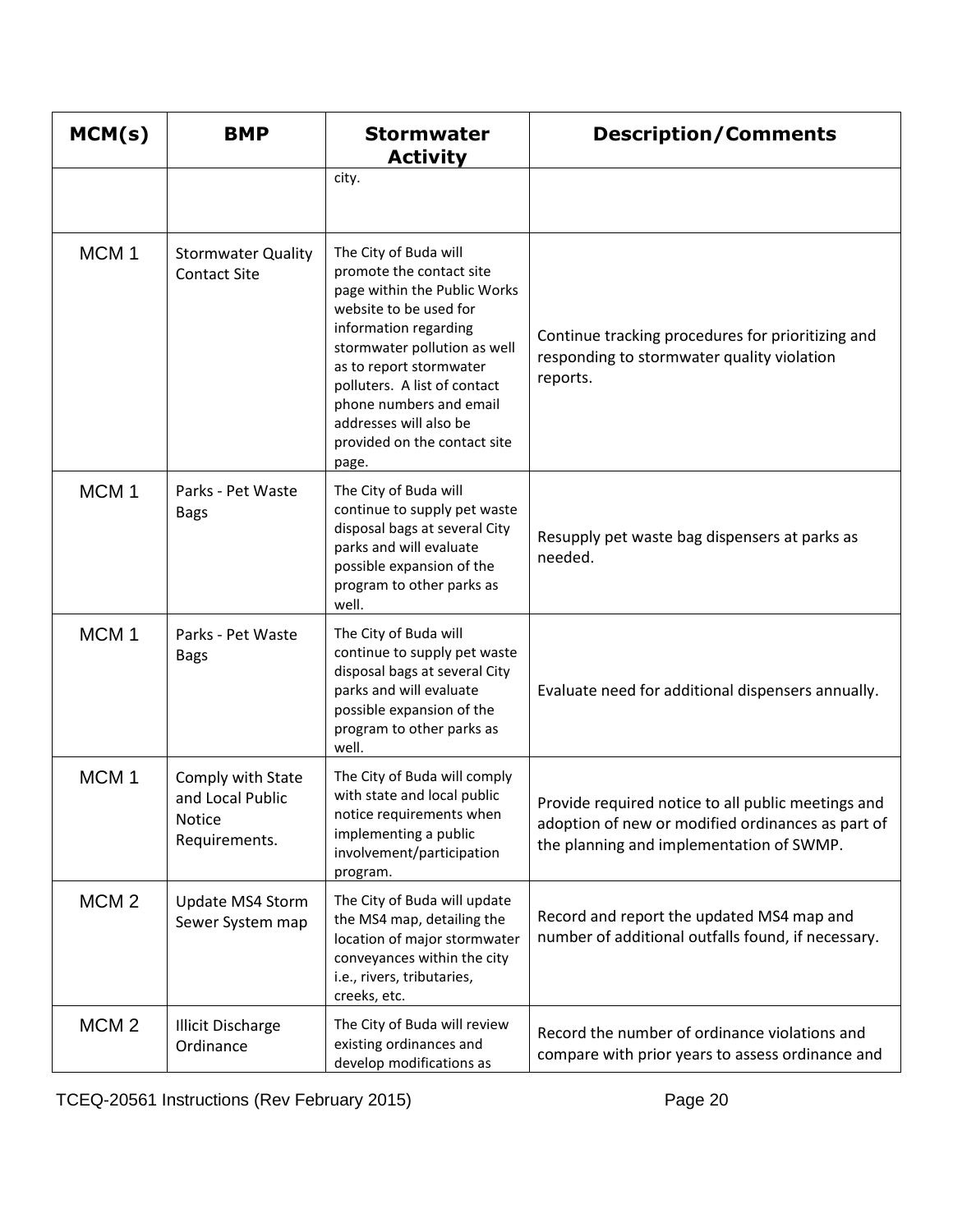| MCM(s)           | <b>BMP</b>                                                                       | <b>Stormwater</b><br><b>Activity</b>                                                                                                                                              | <b>Description/Comments</b>                                                                                                        |
|------------------|----------------------------------------------------------------------------------|-----------------------------------------------------------------------------------------------------------------------------------------------------------------------------------|------------------------------------------------------------------------------------------------------------------------------------|
|                  |                                                                                  | deemed necessary to<br>effectively prohibit non-<br>stormwater discharges into<br>the storm sewer system.                                                                         | <b>BMP</b> effectiveness.                                                                                                          |
| MCM <sub>2</sub> | <b>MS4 Staff Training</b>                                                        | The City of Buda will<br>continue to provide annual<br>classroom and field training<br>to City staff that have the<br>potential to encounter or<br>respond to illicit discharges. | Provide annual training for all appropriate<br>employees on the detection and elimination of<br>illicit discharges.                |
| MCM <sub>2</sub> | Public Reporting of<br><b>Illicit Discharges</b><br>and Spills                   | The City of Buda will review<br>and modify methods of<br>reporting illicit discharges<br>and spills to the public. See<br>"Storm Water Quality<br>Contact Site" under MCM 1.      | Record and report the number of illicit discharge<br>related calls.                                                                |
| MCM <sub>2</sub> | Complaint<br>Inspections                                                         | The City of Buda will develop<br>and implement procedures<br>to respond to stormwater<br>quality complaints received<br>by the City.                                              | Record and Report the number of complaints<br>investigated annually.                                                               |
| MCM <sub>2</sub> | Program to Detect<br>and Address Illicit<br><b>Discharges</b>                    | The City of Buda will review<br>existing plans and modify<br>them as necessary to detect<br>and address non-stormwater<br>discharges, including illegal<br>dumping into the MS4.  | Report number of outfalls screened/visually<br>inspected                                                                           |
| MCM <sub>3</sub> | <b>Construction Site</b><br><b>Stormwater Runoff</b><br><b>Control Ordinance</b> | The City of Buda will<br>evaluate the existing City<br>ordinances regarding control<br>of construction site<br>stormwater run-off and<br>update if necessary.                     | Record and report the number of ordinance<br>violations and compare with prior years to assess<br>ordinance and BMP effectiveness. |
| MCM <sub>3</sub> | Review/Implement<br><b>Construction Plan</b><br><b>Review Procedures</b>         | The City of Buda will<br>evaluate the existing city<br>procedures for site plan<br>review of construction plans<br>so that potential water<br>quality impacts are                 | Record and report the number of plans reviewed<br>annually                                                                         |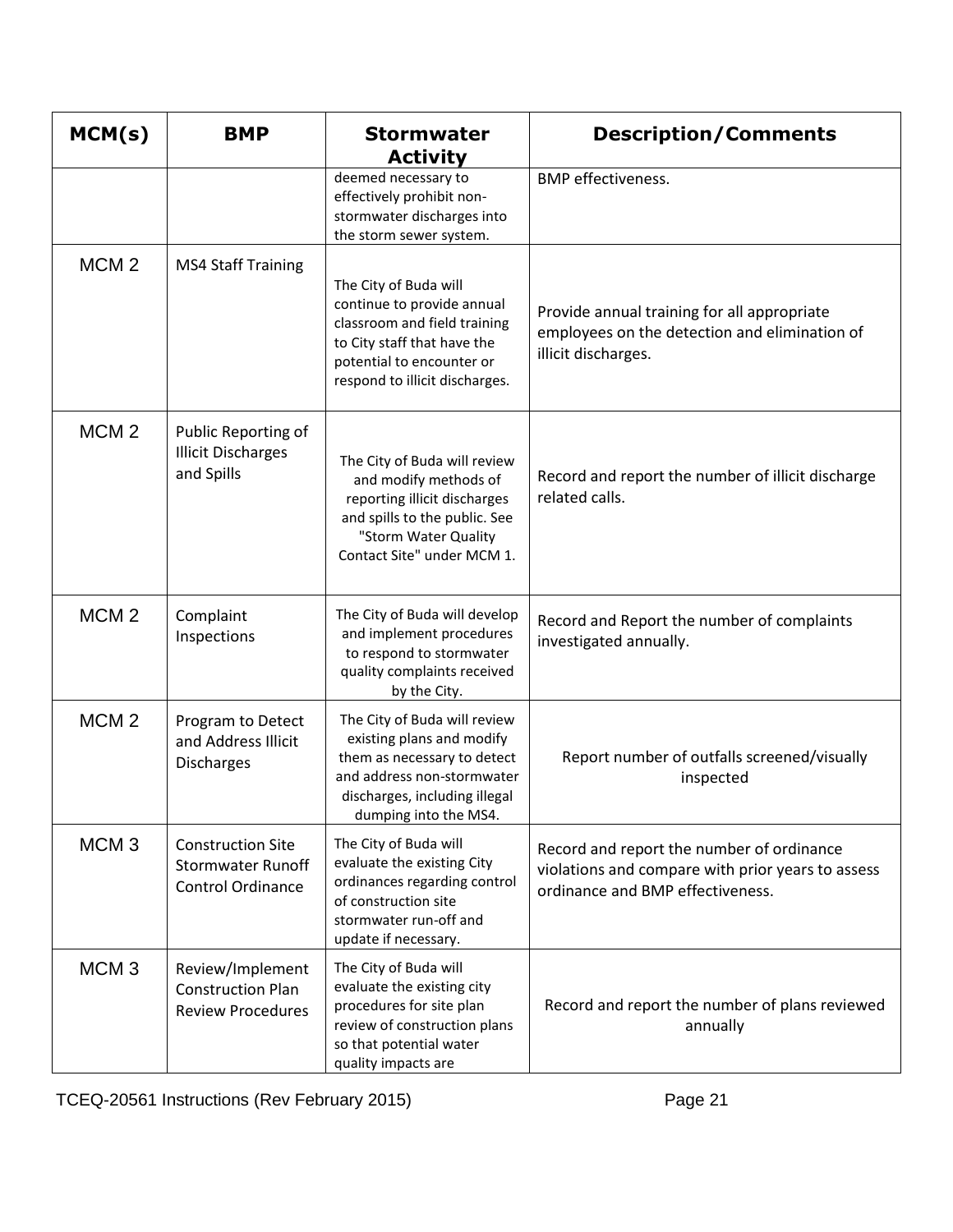| MCM(s)           | <b>BMP</b>                                                                                      | <b>Stormwater</b><br><b>Activity</b>                                                                                                                                                                                                                             | <b>Description/Comments</b>                                                                                                                                                                                                |
|------------------|-------------------------------------------------------------------------------------------------|------------------------------------------------------------------------------------------------------------------------------------------------------------------------------------------------------------------------------------------------------------------|----------------------------------------------------------------------------------------------------------------------------------------------------------------------------------------------------------------------------|
|                  |                                                                                                 | considered.                                                                                                                                                                                                                                                      |                                                                                                                                                                                                                            |
| MCM <sub>3</sub> | Review/Implement<br>Construction<br>Inspection<br>Procedures                                    | The City of Buda will evaluate<br>and revise (if necessary) the<br>existing City construction<br>inspection procedures as they<br>apply to inspection of BMPs at<br>construction sites. The City will<br>implement the update<br>procedures.                     | Perform enforcement proceedings in accordance<br>with the adopted construction site ordinances and<br>prohibited discharges.                                                                                               |
| MCM <sub>3</sub> | Review/Implement<br>Construction<br>Inspection<br>Procedures                                    | The City of Buda will evaluate<br>and revise (if necessary) the<br>existing City construction<br>inspection procedures as they<br>apply to inspection of BMPs at<br>construction sites. The City will<br>implement the update<br>procedures.                     | Record and report the number of sites visited and<br>number of enforcement proceedings.<br>Record and report the number of sites cited for<br>non-compliance and the number of sites that<br>required enforcement actions. |
| MCM <sub>3</sub> | <b>MS4 Staff Training</b>                                                                       | The City of Buda will train City<br>staff on stormwater<br>construction regulation and<br>construction site inspections.<br>Provide annual classroom and<br>field training to City staff that<br>have the potential to perform<br>construction site inspections. | Provide annual training for all appropriate<br>employees on the stormwater construction site<br>inspections.                                                                                                               |
| MCM <sub>3</sub> | Establish<br>Procedures for<br>Information<br>Submitted by the<br>Public                        | The City of Buda will develop<br>procedures for the receipt and<br>consideration of public inquiries,<br>concerns, and information<br>submitted regarding local<br>construction activities.                                                                      | Record and report the number of submissions to<br>the Stormwater Quality Contact site.                                                                                                                                     |
| MCM <sub>4</sub> | Post-Construction<br><b>Stormwater Runoff</b><br><b>Control Ordinance</b>                       | The City of Buda will<br>evaluate the existing city<br>ordinances regarding control<br>of post-construction site<br>stormwater run-off.                                                                                                                          | Implement new ordinances and existing ordinance<br>modifications, if any.                                                                                                                                                  |
| MCM <sub>4</sub> | Develop and<br>Implement Post-<br>Construction<br><b>Structural and Non-</b><br>structural BMPs | The City of Buda will develop<br>and implement standard<br>structural and non-structural<br>BMPs which will mitigate post-<br>construction run-off and that<br>will ensure the long-term<br>operation and maintenance of<br>structural stormwater control        | Select structural and non-structural BMPs for<br>implementation.                                                                                                                                                           |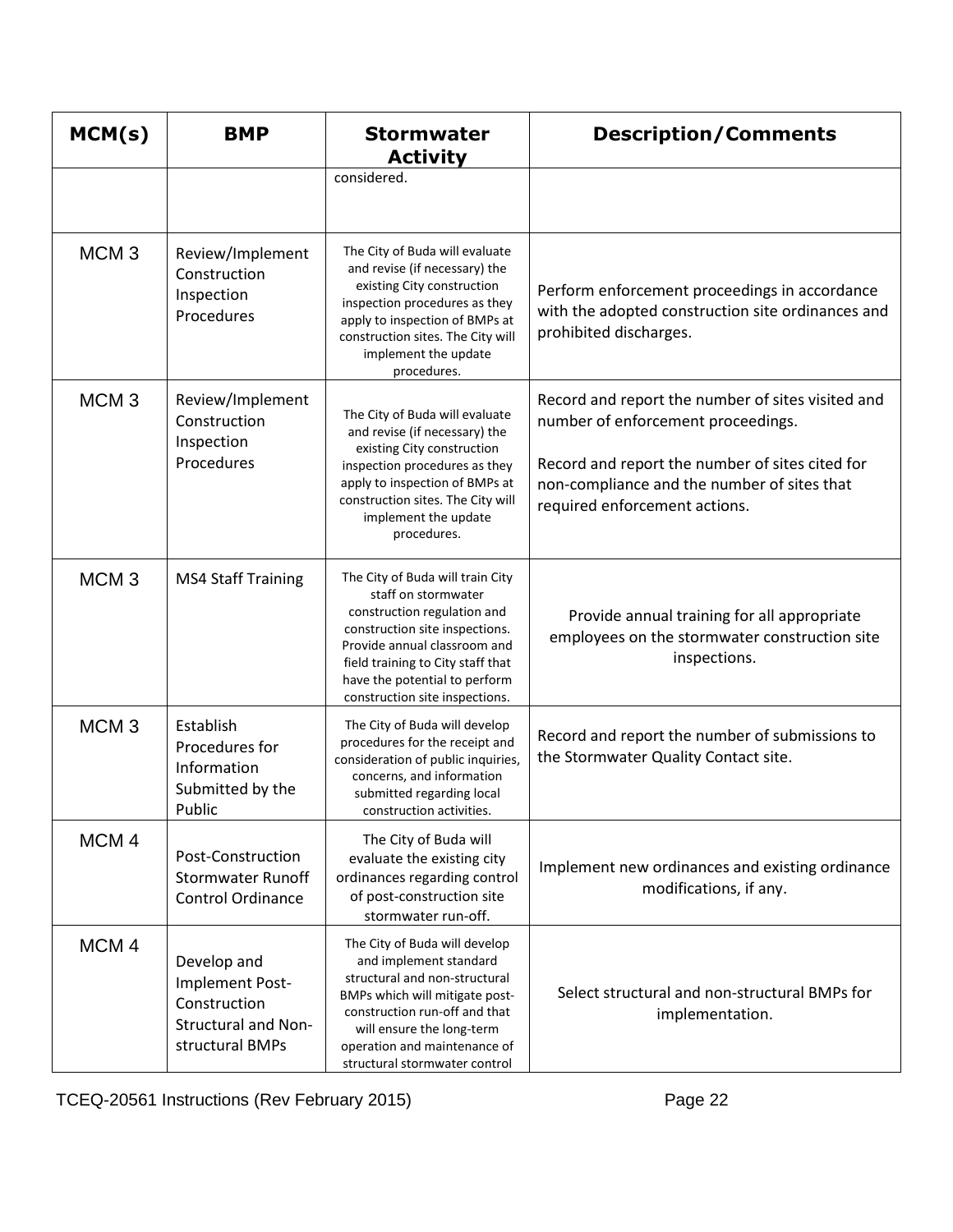| MCM(s)           | <b>BMP</b>                                                    | <b>Stormwater</b><br><b>Activity</b>                                                                                                                                                                                                                                                                         | <b>Description/Comments</b>                                                                                                                          |
|------------------|---------------------------------------------------------------|--------------------------------------------------------------------------------------------------------------------------------------------------------------------------------------------------------------------------------------------------------------------------------------------------------------|------------------------------------------------------------------------------------------------------------------------------------------------------|
|                  |                                                               | measures installed. In addition,<br>the City will develop a<br>procedures to address floatables<br>and trash.                                                                                                                                                                                                |                                                                                                                                                      |
| MCM <sub>5</sub> | Inventory of<br>Permittee Owned<br>Facilities and<br>Controls | The City of Buda will develop<br>and maintain an inventory of<br>facilities and stormwater<br>controls that it owns and<br>operates within the regulated<br>area of the small MS4.                                                                                                                           | Report inventory annually, noting any changes.                                                                                                       |
| MCM <sub>5</sub> | <b>Structural Control</b><br>and Maintenance<br>Program       | The City of Buda will evaluate<br>and revise, if necessary, their<br>operation and maintenance<br>program with the goal of<br>preventing or reducing pollutant<br>run-off from municipal<br>operation into the storm sewer<br>system.                                                                        | Develop and implement program to reduce<br>pollutant runoff caused by municipal operations.                                                          |
| MCM <sub>5</sub> | Municipal<br>Operations and<br><b>Facility Survey</b>         | The City of Buda will assess their<br>operations and maintenance<br>practices, identify pollutants of<br>concern, develop and<br>implement a set of pollution<br>prevention measures to reduce<br>the discharge of pollutants in<br>stormwater and perform<br>pollution prevention inspection<br>measures.   | Implement pollution prevention inspection<br>procedures.                                                                                             |
| MCM <sub>5</sub> | Disposal of Waste<br>Material                                 | The City of Buda shall dispose of<br>waste materials generated from<br>the MS4 in accordance with 30<br>TAC Chapters 330 or 335, as<br>applicable.                                                                                                                                                           | Program implement.                                                                                                                                   |
| MCM <sub>5</sub> | Contractor<br>Requirements and<br>Oversight                   | The City of Buda will provide<br>contractor oversight for<br>landscaping and maintenance<br>contracts. In additional, upon<br>expiration of existing contracts,<br>the City will revise contract<br>verbiage to require lawn<br>maintenance contractors to<br>follow City adopted stormwater<br>quality BMPs | Require new contracts adopt City's stormwater<br>program.                                                                                            |
| MCM <sub>5</sub> | <b>Employee Training</b><br>Program                           | The City of Buda will evaluate<br>and revise, if necessary, their<br>training program for city<br>employees responsible for<br>municipal operations subject to<br>the Operation and Maintenance                                                                                                              | Document the number of training classes provided<br>on good housekeeping and pollution prevention<br>and the names and number of staff participating |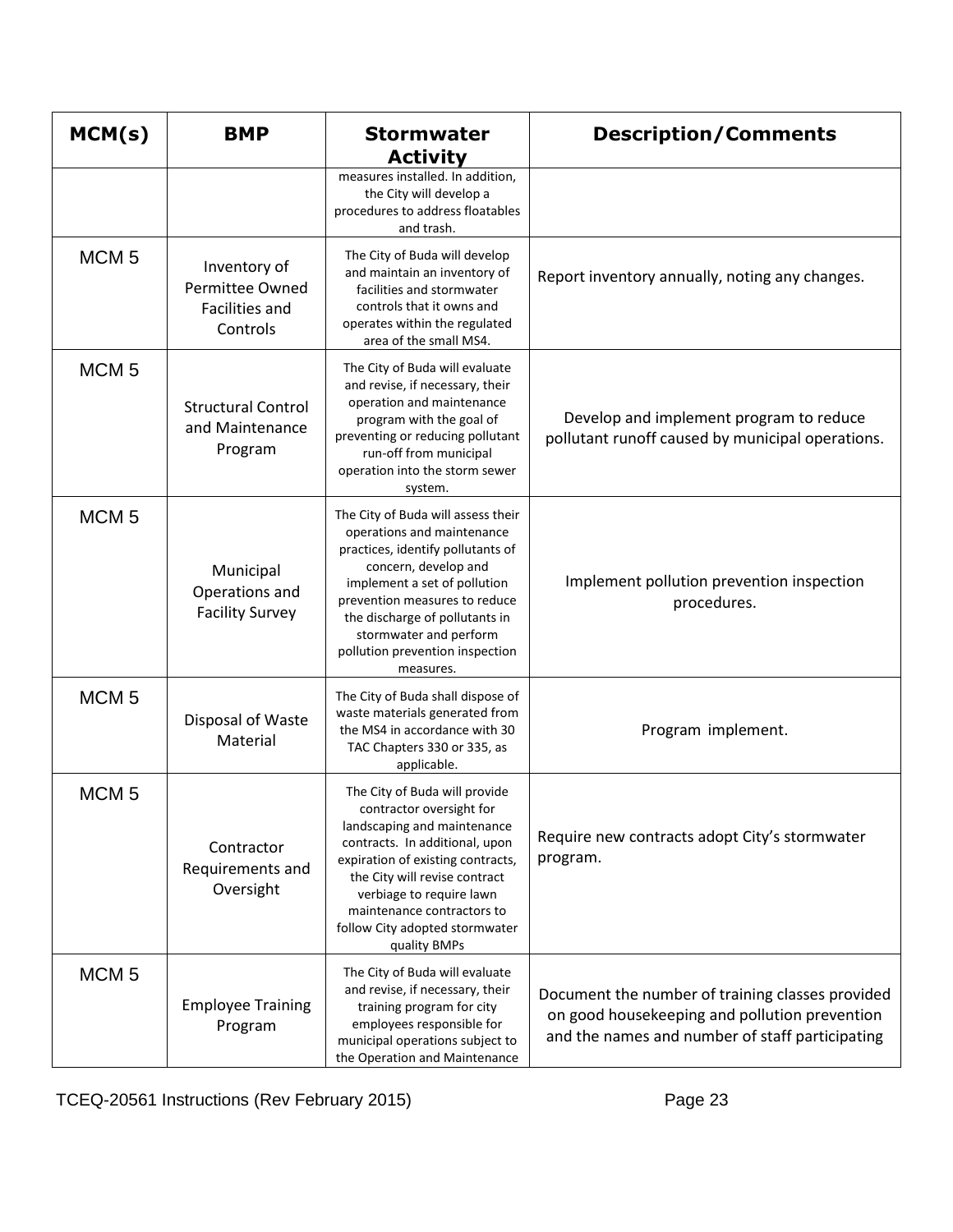| MCM(s) | <b>BMP</b> | <b>Stormwater</b><br><b>Activity</b> | <b>Description/Comments</b> |
|--------|------------|--------------------------------------|-----------------------------|
|        |            | Program.                             |                             |
|        |            |                                      |                             |

# **F. SWMP Modifications (Part IV Section B.2.(e))**

- 1. Changes have been made or are proposed to the SWMP since the NOI or the last annual report, including changes in response to TCEQ's review. Yes X No
- If 'Yes', report on changes made to measurable goals and BMPs:

| MCM(s)                                     | <b>Measurable</b><br>$Goal(s)$ or $BMP(s)$                                                                                                                                                                                                                                                                                               | <b>Implemented or Proposed Changes</b><br>(Submit NOC as needed)                                                                                                                                                                                                                                  |
|--------------------------------------------|------------------------------------------------------------------------------------------------------------------------------------------------------------------------------------------------------------------------------------------------------------------------------------------------------------------------------------------|---------------------------------------------------------------------------------------------------------------------------------------------------------------------------------------------------------------------------------------------------------------------------------------------------|
| MCM1<br>Stormwater<br>Quality<br>Messages: | <b>Measurable Goal -</b><br>•Adopt a social media<br>platform that will<br>disseminate<br>information on<br>stormwater quality<br>and environmental<br>education beginning<br>in Year 1. Commit to<br>at least 1 post per<br>month or an average<br>of 12 posts per year.<br>Evaluate annually for<br>changes in frequency<br>as needed. | The department responsible for implementing this<br>BMP did not meet the goal due to high work load (5<br>of 12 posts). Change department responsible for<br>implementing this BMP to the Public information<br>officer.<br>Submitted NOC along with the annual report to<br>reflect this change. |
|                                            |                                                                                                                                                                                                                                                                                                                                          |                                                                                                                                                                                                                                                                                                   |
|                                            |                                                                                                                                                                                                                                                                                                                                          |                                                                                                                                                                                                                                                                                                   |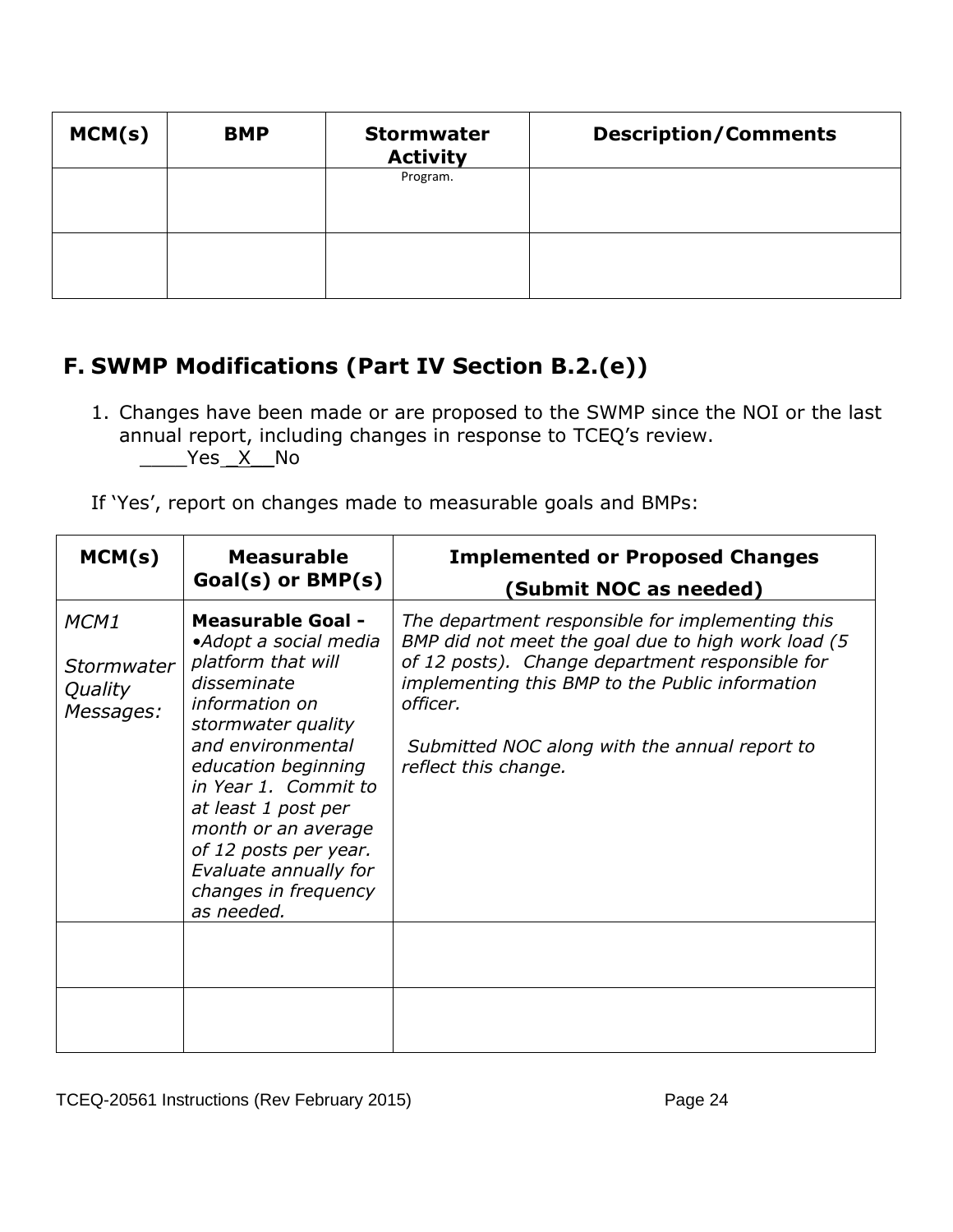| MCM(s) | <b>Measurable</b><br>Goal(s) or BMP(s) | <b>Implemented or Proposed Changes</b><br>(Submit NOC as needed) |
|--------|----------------------------------------|------------------------------------------------------------------|
|        |                                        |                                                                  |
|        |                                        |                                                                  |
|        |                                        |                                                                  |
|        |                                        |                                                                  |
|        |                                        |                                                                  |
|        |                                        |                                                                  |

**Note:** If changes include additions or substitutions of BMPs, include a written analysis explaining why the original BMP is ineffective or not feasible and why the replacement BMP is expected to achieve the goals of the original BMP.

2. Explain additional changes or proposed changes not previously mentioned (i.e. dates, contacts, procedures, annexation of land etc.):

# **G.Additional BMPs (Part IV Section B.2.(f))**

Provide a description and schedule for implementation of additional BMPs that may be necessary, based on monitoring results, to ensure compliance with applicable TMDLs and implementation plans.

| <b>BMP</b> | <b>Description</b> | <b>Implementation</b><br><b>Schedule (Start</b><br>Date etc.) | <b>Status / Completion Date</b><br>(completed, in progress,<br>not started) |
|------------|--------------------|---------------------------------------------------------------|-----------------------------------------------------------------------------|
| N/A        |                    |                                                               |                                                                             |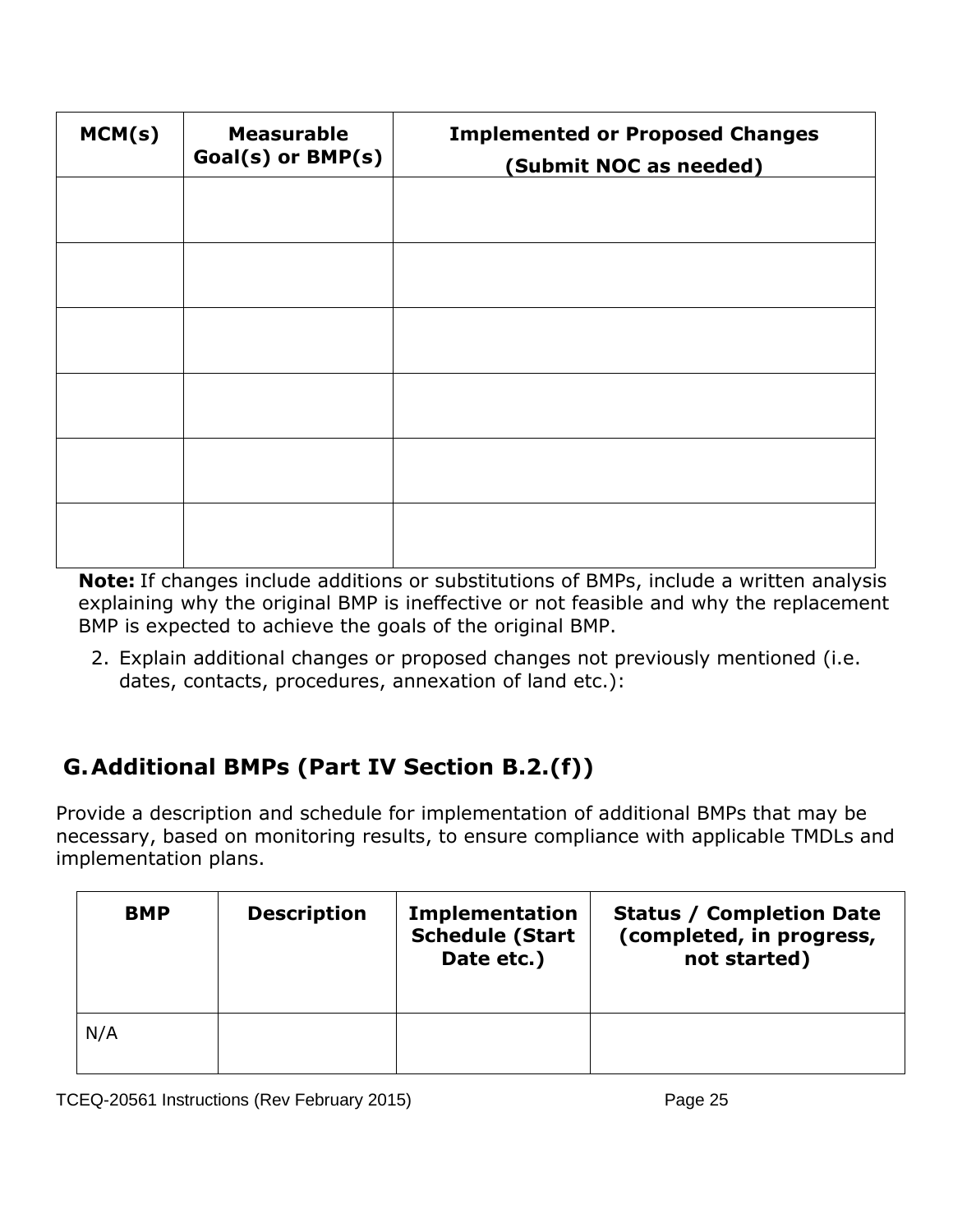#### **H. Additional Information (Part IV Section B.2.(g))**

1. Is the permittee relying on another entity/ies to satisfy some of its permit obligations?

 $\frac{1}{2}$  Yes  $X$  No

If 'Yes," provide the name(s) of other entity/ies and an explanation of their responsibilities (add more spaces or pages if needed):

Name and Explanation:

Name and Explanation:

Name and Explanation:

Name and Explanation:

Name and Explanation:

2.a. Is the named permittee sharing a SWMP with other entities?

\_\_\_ Yes \_X\_\_ No

2.b. If 'yes,' is this a system-wide annual report including information for all permittees?

\_\_\_ Yes \_\_\_ No

If 'Yes,' list all associated permit numbers and permittee names (add additional spaces or pages if needed):

| Authorization Number: | Permittee: |  |
|-----------------------|------------|--|
| Authorization Number: | Permittee: |  |
| Authorization Number: | Permittee: |  |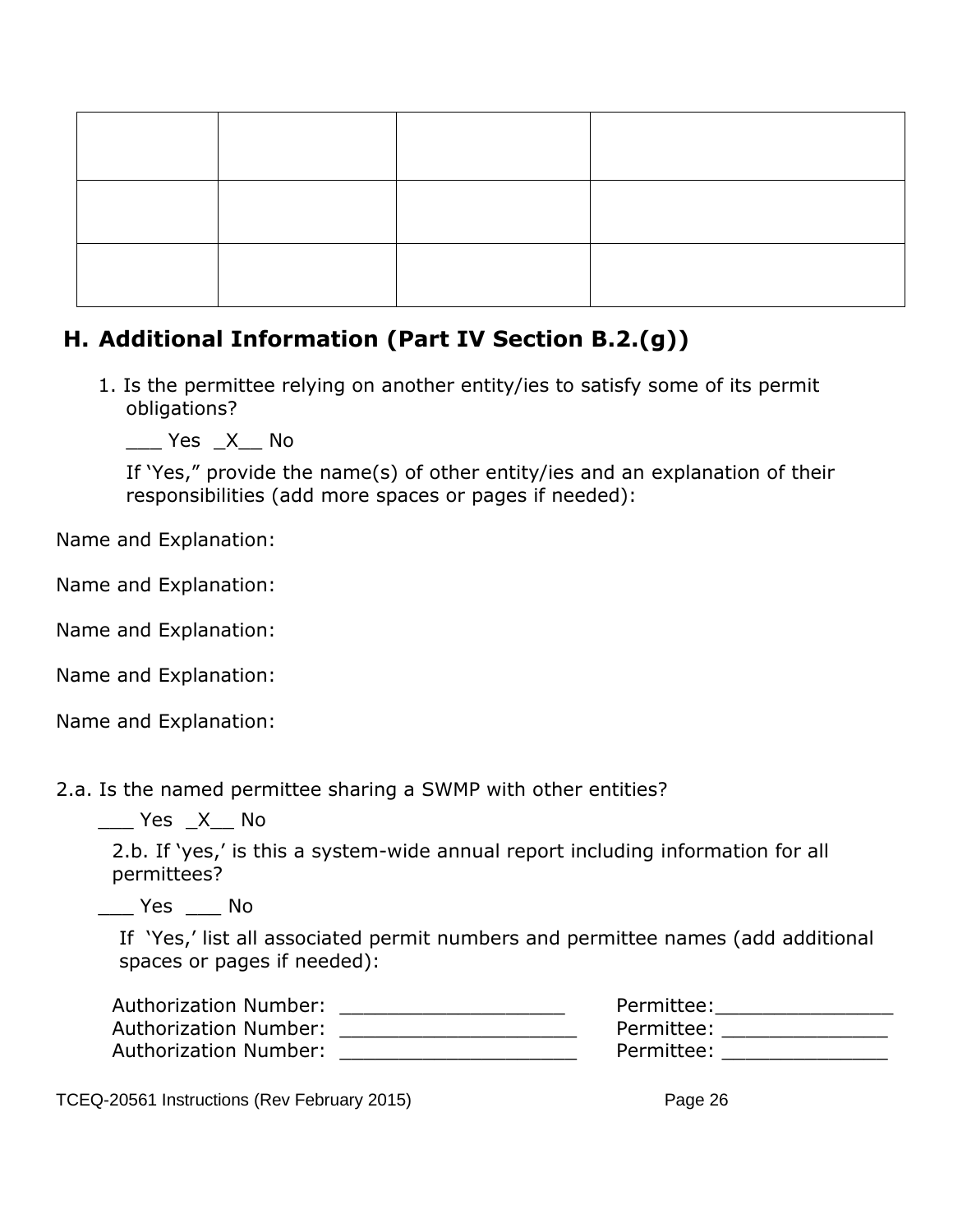Authorization Number: example and the Permittee:

# **I. Construction Activities (Part IV Section B.2.(h-i))**

1. The number of construction projects in the jurisdiction of the MS4 where the permittee was not the construction site operator (as provided in submittals to the MS4 operator via notices of intent or site notices) \_\_\_\_\_30\_\_\_\_\_\_\_\_

2. a. Does the permittee utilize the optional seventh MCM related to construction?

 $\rule{1em}{0.15mm}$  Yes  $\swarrow X$  No

2. b. If 'yes,' then provide the following information for this permit year:

| The number of municipal construction activities<br>authorized under this general permit |  |
|-----------------------------------------------------------------------------------------|--|
| The total number of acres disturbed for municipal<br>construction projects              |  |

*Note: Though the seventh MCM is optional, implementation must be requested on the NOI or on a NOC and approved by the TCEQ.*